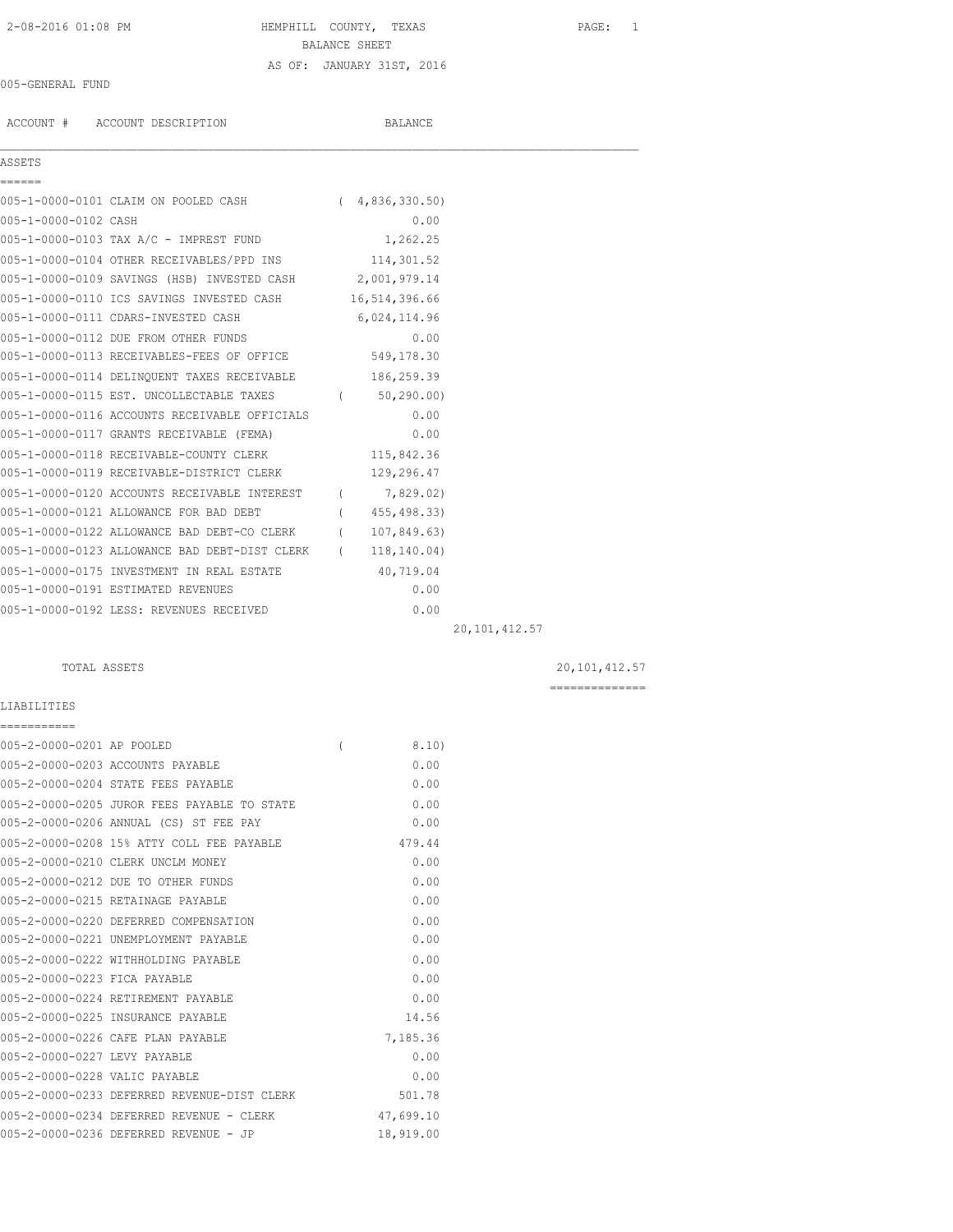# 2-08-2016 01:08 PM HEMPHILL COUNTY, TEXAS PAGE: 2 BALANCE SHEET AS OF: JANUARY 31ST, 2016

005-GENERAL FUND

ACCOUNT # ACCOUNT DESCRIPTION BALANCE

|                                | 005-2-0000-0238 DEFERRED TAX REVENUE            | 122,249.00 |  |  |
|--------------------------------|-------------------------------------------------|------------|--|--|
|                                | 005-2-0000-0261 SALES TAX REPORT                | 0.00       |  |  |
| 005-2-0000-0281 APPROPRIATIONS |                                                 | 0.00       |  |  |
|                                | 005-2-0000-0282 LESS: EXPENDITURES              | 0.00       |  |  |
|                                | 005-2-0000-0283 LESS: ENCUMBRANCES              | 0.00       |  |  |
|                                | 005-2-0000-0290 PRIOR YR A/PAYABLE              | 0.00       |  |  |
|                                | 005-2-0000-0301 1-CCC COURT COSTS COLLECTED     | 0.01       |  |  |
|                                | 005-2-0000-0306 6-BAIL BOND FEE                 | 121.50     |  |  |
|                                | 005-2-0000-0307 7-DNA CONVICTIONS               | 0.00       |  |  |
|                                | 005-2-0000-0308 8-DNA CS COMM. SUPERVISION      | 0.00       |  |  |
|                                | 005-2-0000-0309 9-DNA JV TESTING FEE JV         | 0.00       |  |  |
|                                | 005-2-0000-0310 10-EMS TRAMA FUND               | 0.00       |  |  |
|                                | 005-2-0000-0311 11-JPD-JUV PRO DIVERSION FEE    | 0.00       |  |  |
|                                | 005-2-0000-0312 12-JRF-JURY REIMBURSEMENT FEE ( | 0.01)      |  |  |
|                                | 005-2-0000-0313 13-IDF INDIGENT DEFENSE FEE     | 0.00       |  |  |
|                                | 005-2-0000-0314 14-MVF MOVING VIOLATION FEE     | 0.00       |  |  |
|                                | 005-2-0000-0315 15-STF STATE TRAFFIC FINE       | 0.00       |  |  |
|                                | 005-2-0000-0316 16-POF PEACE OFFICER FEES       | 0.00       |  |  |
|                                | 005-2-0000-0317 17-FTA FAILURE TO APPEAR        | 0.00       |  |  |
|                                | 005-2-0000-0318 18-JUD FUND CONSTITUTIONAL      | 0.00       |  |  |
|                                | 005-2-0000-0320 MCW-MOTOR CARRIER WT            | 0.00       |  |  |
|                                | 005-2-0000-0321 TP-TIME PAYMENT FEE             | 0.00       |  |  |
|                                | 005-2-0000-0322 DRF-DRIVING RECORDS FEE         | 0.00       |  |  |
|                                | 005-2-0000-0323 JS-JUDICIAL SUPPORT FEE         | 0.00       |  |  |
|                                | 005-2-0000-0324 TPDF-TRUANCY PREV DIV FUND      | 0.00       |  |  |
|                                | 005-2-0000-0325 SPECIALTY COURT                 | 0.00       |  |  |
|                                | 005-2-0000-0326 7TH COURT OF APPEALS            | 0.00       |  |  |
| 005-2-0000-0327 OMNIBASE       |                                                 | 0.00       |  |  |
| 005-2-0000-0328 PARKS&WILDLIFE |                                                 | 0.00       |  |  |
|                                | 005-2-0000-0329 CHILD SAFETY SEAT               | 0.00       |  |  |
| 005-2-0000-0330 CISD           |                                                 | 0.00       |  |  |
| 005-2-0000-0331 TRAILEE/CASA   |                                                 | 0.00       |  |  |
|                                | 005-2-0000-0400 BIRTH-REMOTE ACCESS             | 0.00       |  |  |
|                                | 005-2-0000-0410 1-BIRTH CERTIFICATE FEE         | 0.00       |  |  |
|                                | 005-2-0000-0420 2-MLF MARRIAGE LICENSE FEE      | 0.00       |  |  |
|                                | 005-2-0000-0430 3-DIM DEC OF INFORMAL MARRIAGE  | 0.00       |  |  |
|                                | 005-2-0000-0440 4-NDF NONDISCLOSURE FEES        | 0.00       |  |  |
|                                | 005-2-0000-0450 5-TCV-JUROR DONATIONS           | 0.00       |  |  |
|                                | 005-2-0000-0460 6-JUSTICE CTS-INDIGENT LEGAL    | 0.00       |  |  |
|                                | 005-2-0000-0470 7A-STATUTORY PROBATE            | 0.00       |  |  |
|                                | 005-2-0000-0471 7B-JUDICIAL FUND FILING FEE     | 0.00       |  |  |
|                                | 005-2-0000-0480 8A-STATUTORY CO COURT           | 0.00       |  |  |
|                                | 005-2-0000-0481 8B-JUDICIAL FUND                | 0.00       |  |  |
|                                | 005-2-0000-0490 9A-CONSTITUTIONAL CO COURT      | 0.00       |  |  |
|                                | 005-2-0000-0491 9B-JUDICIAL FUND FILING FEE     | 0.00       |  |  |
| 005-2-0000-0492 10A-DIVORCE    |                                                 | 0.00       |  |  |
|                                | 005-2-0000-0493 10B-OTHER THAN DIVORCE          | 0.00       |  |  |
|                                | 005-2-0000-0494 10C-INDIGENT LEGAL SERVICES     | 0.00       |  |  |
|                                | 005-2-0000-0495 11-JUDICIAL SUPPORT FEE         | 0.00       |  |  |
|                                | 005-2-0000-0496 SFP-ELECTRONIC FILING SYSTEM    | 0.00       |  |  |
|                                | 005-2-0000-0497 TEXAS HOME VISITING PROGRAM     | 5.00       |  |  |
|                                |                                                 |            |  |  |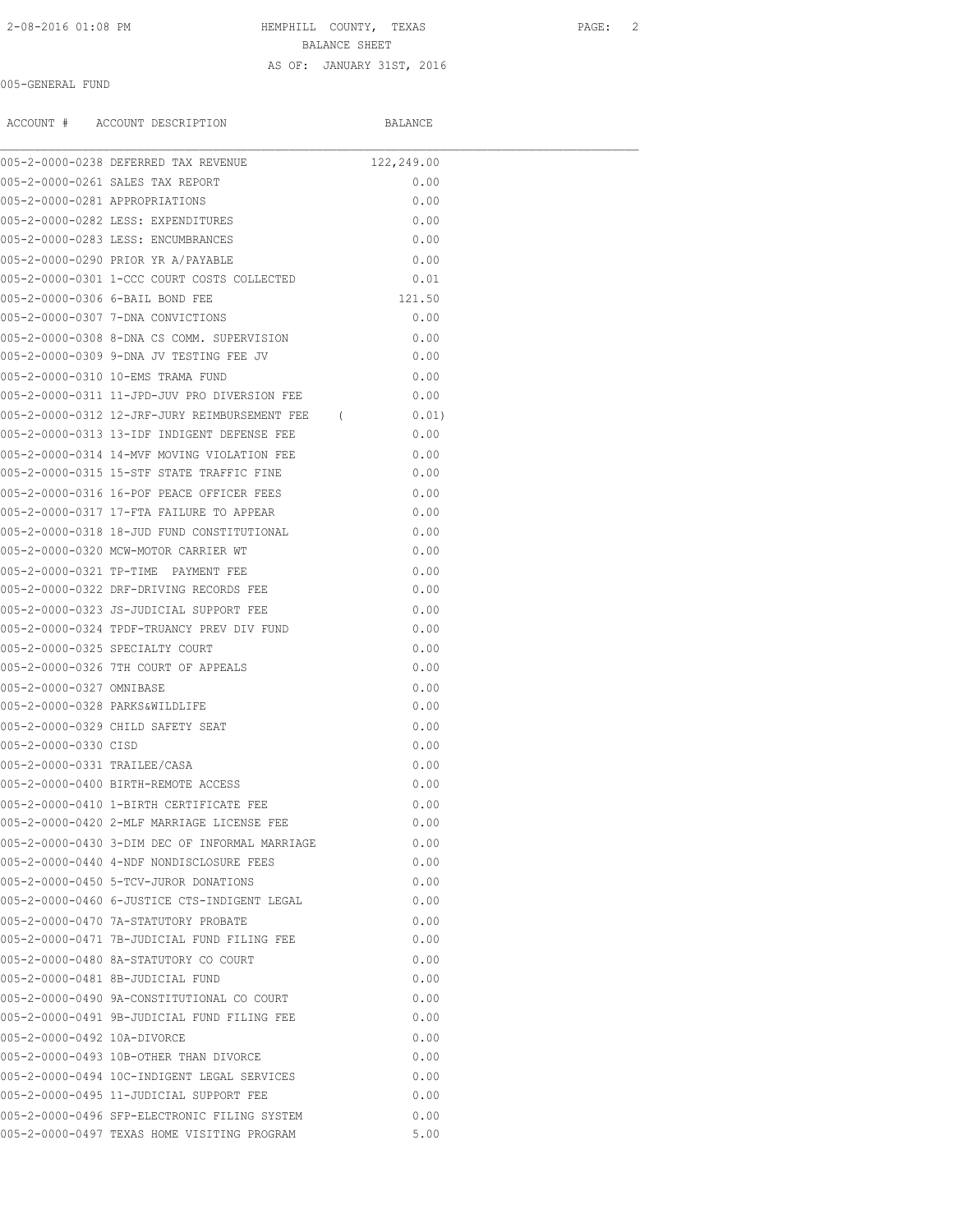### 2-08-2016 01:08 PM HEMPHILL COUNTY, TEXAS PAGE: 3

BALANCE SHEET

## AS OF: JANUARY 31ST, 2016

005-GENERAL FUND

| ACCOUNT # ACCOUNT DESCRIPTION                     | BALANCE         |               |               |
|---------------------------------------------------|-----------------|---------------|---------------|
| 005-2-1510-0221 UNEMPLOYMENT PAYABLE              | 0.00            |               |               |
| 005-2-1520-0221 UNEMPLOYMENT PAYABLE              | 0.00            |               |               |
| 005-2-1530-0221 UNEMPLOYMENT PAYABLE              | 0.00            |               |               |
| 005-2-1540-0221 UNEMPLOYMENT PAYABLE              | 0.00            |               |               |
| 005-2-2410-0221 UNEMPLOYMENT PAYABLE              | 0.00            |               |               |
| 005-2-2500-0221 UNEMPLOYMENT PAYABLE              | 0.00            |               |               |
| 005-2-2550-0221 UNEMPLOYMENT PAYABLE              | 0.00            |               |               |
| 005-2-2560-0221 UNEMPLOYMENT PAYABLE              | 0.00            |               |               |
| 005-2-3500-0221 UNEMPLOYMENT PAYABLE              | 0.00            |               |               |
| 005-2-3600-0221 UNEMPLOYMENT PAYABLE              | 0.00            |               |               |
| 005-2-7001-0221 UNEMPLOYMENT PAYABLE              | 0.00            |               |               |
| TOTAL LIABILITIES                                 |                 | 197,166.64    |               |
| EQUITY                                            |                 |               |               |
| ------                                            |                 |               |               |
| 005-3-0000-0301 CURRENT FUND BALANCE              | 15,822,195.81   |               |               |
| 005-3-0000-0302 BUDGETED FUND BALANCE             | 0.00            |               |               |
| TOTAL BEGINNING EOUITY                            | 15,822,195.81   |               |               |
| TOTAL REVENUE                                     | 6, 142, 128. 13 |               |               |
| TOTAL EXPENSES                                    | 2,060,078.01    |               |               |
| TOTAL REVENUE OVER/(UNDER) EXPENSES 4,082,050.12  |                 |               |               |
| TOTAL EQUITY & REV. OVER/(UNDER) EXP.             |                 | 19,904,245.93 |               |
| TOTAL LIABILITIES, EQUITY & REV.OVER/(UNDER) EXP. |                 |               | 20,101,412.57 |
|                                                   |                 |               |               |

==============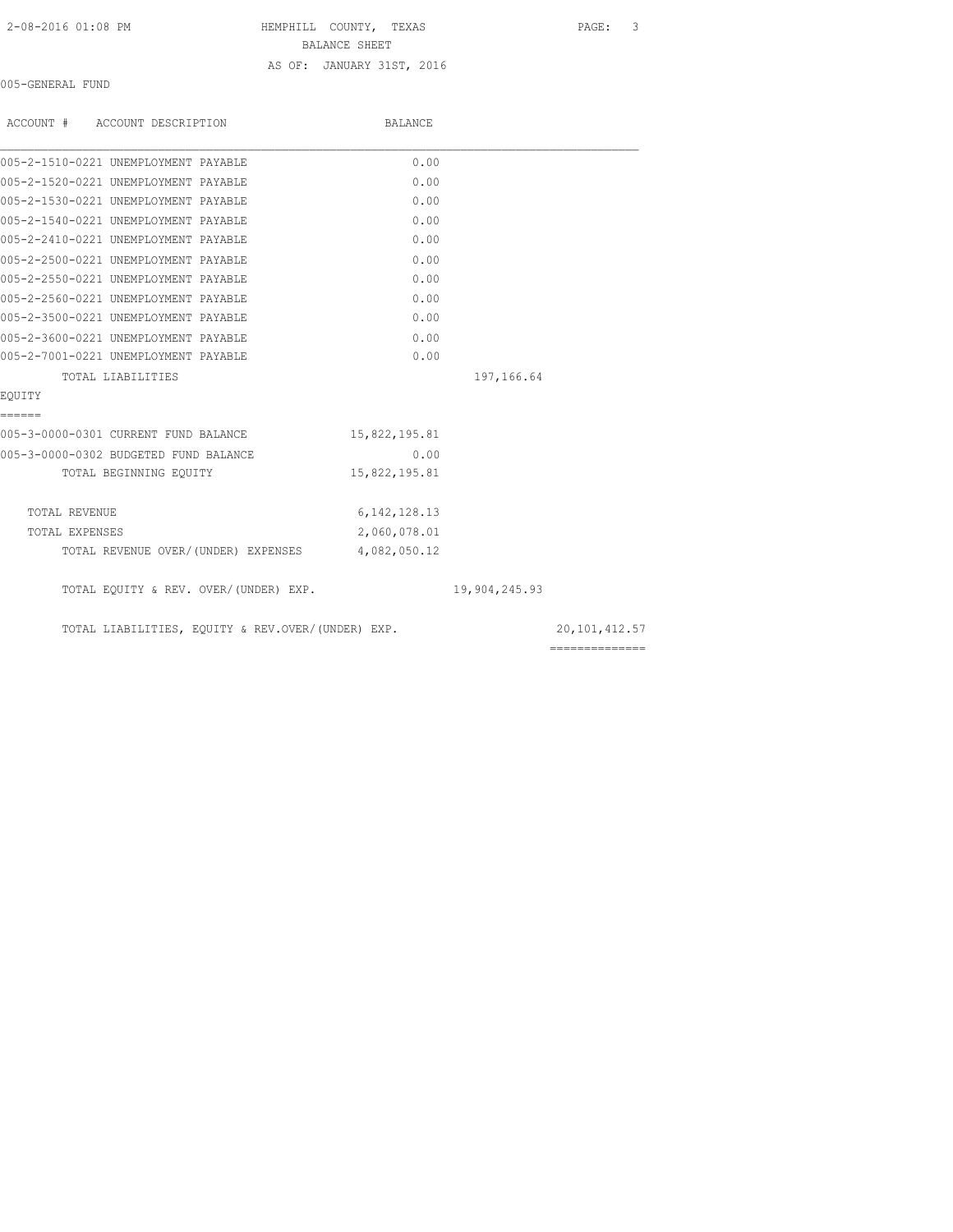| 2-08-2016 01:09 PM                                | HEMPHILL COUNTY, TEXAS<br>BALANCE SHEET |          | PAGE: 1         |
|---------------------------------------------------|-----------------------------------------|----------|-----------------|
|                                                   | AS OF: JANUARY 31ST, 2016               |          |                 |
| 008-LAW LIBRARY                                   |                                         |          |                 |
| ACCOUNT # ACCOUNT DESCRIPTION                     | BALANCE                                 |          |                 |
| ASSETS                                            |                                         |          |                 |
| ======                                            |                                         |          |                 |
| 008-1-0000-0101 CLAIM ON POOLED CASH              | 5,059.26                                |          |                 |
| 008-1-0000-0102 CASH - LAW LIBRARY                | 0.00                                    |          |                 |
| 008-1-0000-0191 ESTIMATED REVENUES                | 0.00                                    |          |                 |
| 008-1-0000-0192 LESS: REVENUES RECEIVED           | 0.00                                    |          |                 |
|                                                   |                                         | 5,059.26 |                 |
| TOTAL ASSETS                                      |                                         |          | 5,059.26        |
|                                                   |                                         |          | --------------- |
| LIABILITIES                                       |                                         |          |                 |
| -----------<br>008-2-0000-0201 AP POOLED          | 0.00                                    |          |                 |
|                                                   |                                         |          |                 |
| 008-2-0000-0203 ACOUNTS PAYABLE                   | 0.00                                    |          |                 |
| 008-2-0000-0222 PAYROLL W/H PAYABLE               | 0.00                                    |          |                 |
| 008-2-0000-0223 PAYROLL FICA PAYABLE              | 0.00                                    |          |                 |
| 008-2-0000-0224 PAYROLL RETIREMENT PAYABLE        | 0.00                                    |          |                 |
| 008-2-0000-0225 PAYROLL INSURANCE PAYABLE         | 0.00                                    |          |                 |
| 008-2-0000-0281 APPROPRIATIONS                    | 0.00                                    |          |                 |
| 008-2-0000-0282 LESS: EXPENDITURES                | 0.00                                    |          |                 |
| 008-2-0000-0283 LESS: ENCUMBRANCES                | 0.00                                    |          |                 |
| 008-2-0000-0290 PRIOR YEAR PAYABLES               | 0.00                                    |          |                 |
| TOTAL LIABILITIES                                 |                                         | 0.00     |                 |
| EQUITY<br>======                                  |                                         |          |                 |
| 008-3-0000-0301 CURRENT FUND BALANCE              | 4,499.26                                |          |                 |
| 008-3-0000-0302 BUDGETED FUND BALANCE             | 0.00                                    |          |                 |
| TOTAL BEGINNING EQUITY                            | 4,499.26                                |          |                 |
|                                                   |                                         |          |                 |
| TOTAL REVENUE                                     | 560.00                                  |          |                 |
| TOTAL EXPENSES                                    | 0.00                                    |          |                 |
| TOTAL REVENUE OVER/(UNDER) EXPENSES               | 560.00                                  |          |                 |
| TOTAL EQUITY & REV. OVER/(UNDER) EXP.             |                                         | 5,059.26 |                 |
| TOTAL LIABILITIES, EQUITY & REV.OVER/(UNDER) EXP. |                                         |          | 5,059.26        |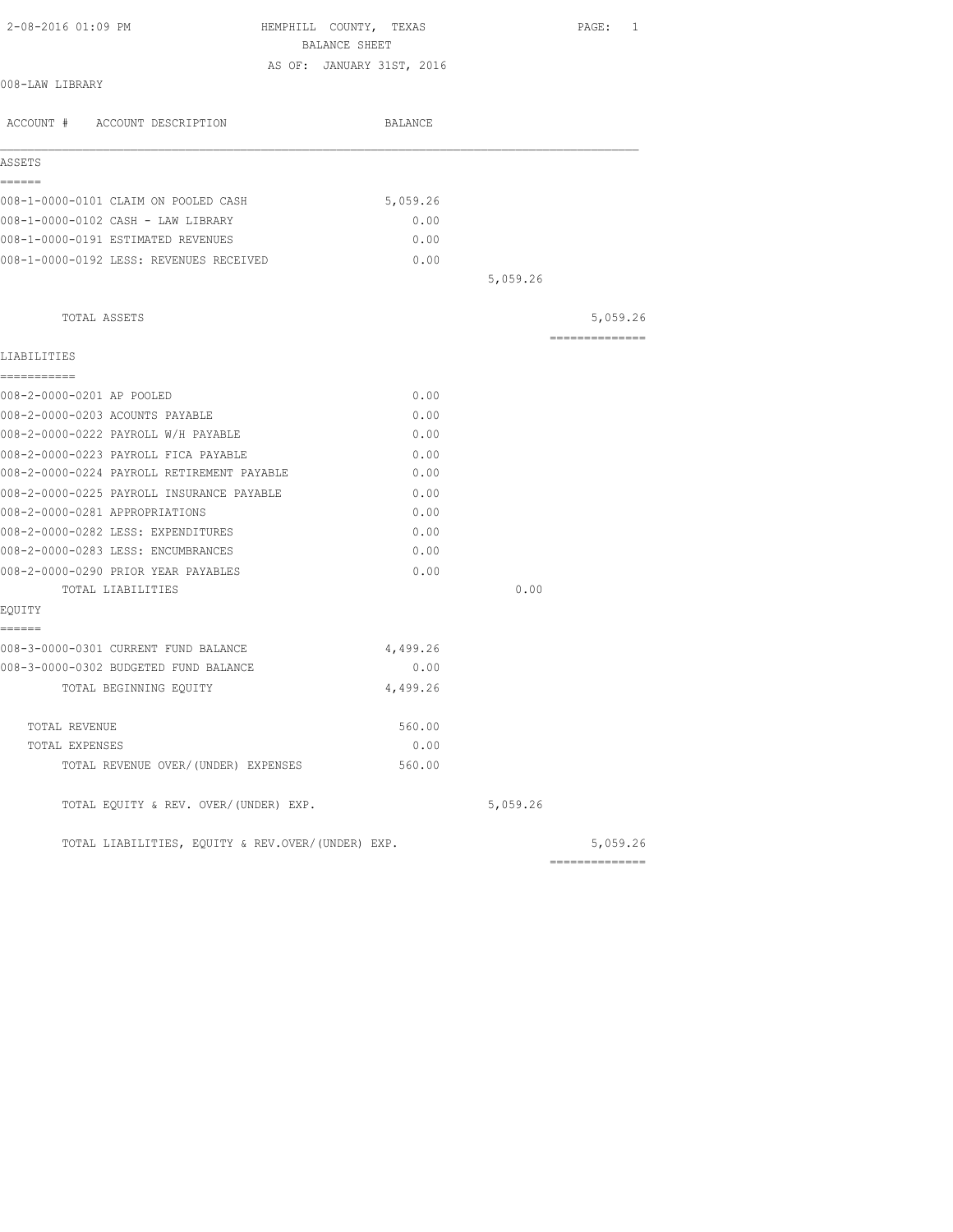| 2-08-2016 01:09 PM                                | HEMPHILL COUNTY, TEXAS<br>BALANCE SHEET |           | PAGE: 1         |
|---------------------------------------------------|-----------------------------------------|-----------|-----------------|
|                                                   | AS OF: JANUARY 31ST, 2016               |           |                 |
| 009-SECURITY FEE                                  |                                         |           |                 |
| ACCOUNT # ACCOUNT DESCRIPTION                     | BALANCE                                 |           |                 |
| ASSETS                                            |                                         |           |                 |
| ------                                            |                                         |           |                 |
| 009-1-0000-0101 CLAIM ON POOLED CASH              | 66, 217.30                              |           |                 |
| 009-1-0000-0102 CASH - COUNTY - SECURITY FEE      | 0.00                                    |           |                 |
| 009-1-0000-0191 ESTIMATED REVENUES                | 0.00                                    |           |                 |
| 009-1-0000-0192 LESS: REVENUES RECEIVED           | 0.00                                    |           |                 |
|                                                   |                                         | 66,217.30 |                 |
| TOTAL ASSETS                                      |                                         |           | 66, 217.30      |
| LIABILITIES                                       |                                         |           | =============== |
| ------------                                      |                                         |           |                 |
| 009-2-0000-0201 AP POOLED                         | 0.00                                    |           |                 |
| 009-2-0000-0203 ACOUNTS PAYABLE                   | 0.00                                    |           |                 |
| 009-2-0000-0222 PAYROLL W/H PAYABLE               | 0.00                                    |           |                 |
| 009-2-0000-0223 PAYROLL FICA PAYABLE              | 0.00                                    |           |                 |
| 009-2-0000-0224 PAYROLL RETIREMENT PAYABLE        | 0.00                                    |           |                 |
| 009-2-0000-0225 PAYROLL INSURANCE PAYABLE         | 0.00                                    |           |                 |
| 009-2-0000-0281 APPROPRIATIONS                    | 0.00                                    |           |                 |
| 009-2-0000-0282 LESS: EXPENDITURES                | 0.00                                    |           |                 |
| 009-2-0000-0283 LESS: ENCUMBRANCES                | 0.00                                    |           |                 |
| 009-2-0000-0290 PRIOR YR A/PAYABLE                | 0.00                                    |           |                 |
| TOTAL LIABILITIES                                 |                                         | 0.00      |                 |
| EQUITY                                            |                                         |           |                 |
| ======<br>009-3-0000-0301 CURRENT FUND BALANCE    | 65, 131.85                              |           |                 |
| 009-3-0000-0302 BUDGETED FUND BALANCE             | 0.00                                    |           |                 |
| TOTAL BEGINNING EQUITY                            | 65, 131.85                              |           |                 |
| TOTAL REVENUE                                     | 1,345.40                                |           |                 |
| TOTAL EXPENSES                                    | 259.95                                  |           |                 |
| TOTAL REVENUE OVER/(UNDER) EXPENSES               | 1,085.45                                |           |                 |
| TOTAL EQUITY & REV. OVER/(UNDER) EXP.             |                                         | 66,217.30 |                 |
| TOTAL LIABILITIES, EQUITY & REV.OVER/(UNDER) EXP. |                                         |           | 66,217.30       |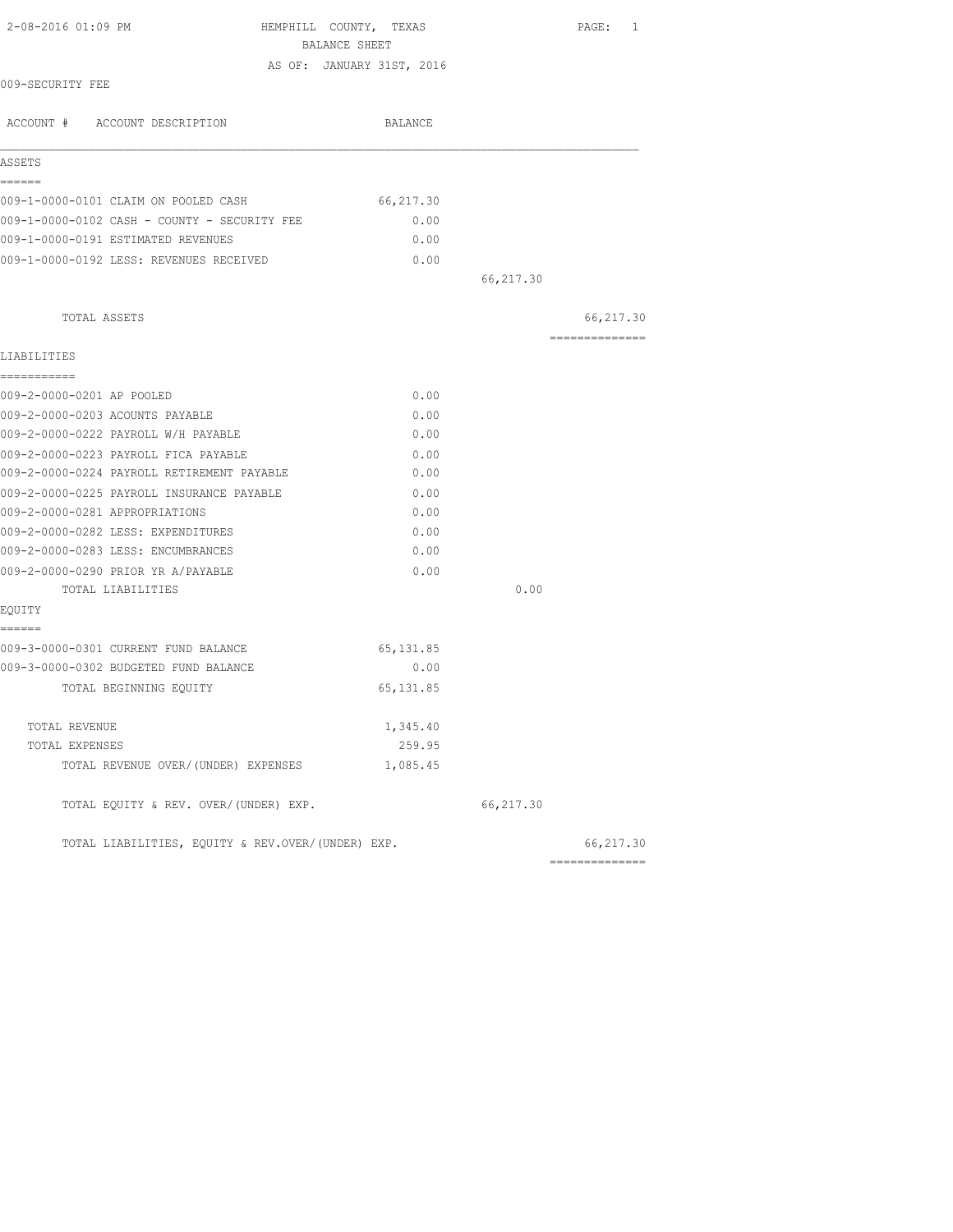| 2-08-2016 01:09 PM | HEMPHILL COUNTY, TEXAS    | PAGE: |
|--------------------|---------------------------|-------|
|                    | BALANCE SHEET             |       |
|                    | AS OF: JANUARY 31ST, 2016 |       |
| 010-AIRPORT        |                           |       |

| ACCOUNT # ACCOUNT DESCRIPTION                     | BALANCE                |             |                 |
|---------------------------------------------------|------------------------|-------------|-----------------|
| ASSETS                                            |                        |             |                 |
| ======                                            |                        |             |                 |
| 010-1-0000-0102 CASH - AIRPORT                    | 243,555.52             |             |                 |
| 010-1-0000-0104 AIRPORT PREPAID INSURANCE         | 0.00                   |             |                 |
| 010-1-0000-0110 INVESTED CASH/YR 2000             | 0.00                   |             |                 |
| 010-1-0000-0111 INVESTED CASH/AIRPORT             | 0.00                   |             |                 |
| 010-1-0000-0191 ESTIMATED REVENUES                | 0.00                   |             |                 |
| 010-1-0000-0192 LESS: REVENUES RECEIVED           | 0.00                   |             |                 |
|                                                   |                        | 243, 555.52 |                 |
| TOTAL ASSETS                                      |                        |             | 243,555.52      |
|                                                   |                        |             | ==============  |
| LIABILITIES                                       |                        |             |                 |
| -----------                                       |                        |             |                 |
| 010-2-0000-0203 ACCOUNTS PAYABLE                  | 0.00                   |             |                 |
| 010-2-0000-0222 PAYROLL W/H PAYABLE               | 0.00                   |             |                 |
| 010-2-0000-0223 PAYROLL FICA PAYABLE              | 0.00                   |             |                 |
| 010-2-0000-0224 PAYROLL RETIREMENT PAYABLE        | 0.00                   |             |                 |
| 010-2-0000-0225 PAYROLL INSURANCE PAYABLE         | 0.00                   |             |                 |
| 010-2-0000-0235 DUE TO GENERAL FUND               | 0.00                   |             |                 |
| 010-2-0000-0281 APPROPRIATIONS                    | 0.00                   |             |                 |
| 010-2-0000-0282 LESS: EXPENDITURES                | 0.00                   |             |                 |
| 010-2-0000-0283 LESS: ENCUMBRANCES                | 0.00                   |             |                 |
| 010-2-0000-0290 PRIOR YR A/PAYABLE                | 50,000.00)<br>$\left($ |             |                 |
| TOTAL LIABILITIES                                 | $\left($               | 50,000.00)  |                 |
| EQUITY<br>------                                  |                        |             |                 |
| 010-3-0000-0301 CURRENT FUND BALANCE              | 290,600.57             |             |                 |
| 010-3-0000-0302 BUDGETED FUND BALANCE             | 0.00                   |             |                 |
| TOTAL BEGINNING EQUITY                            | 290,600.57             |             |                 |
| TOTAL REVENUE                                     | 56,774.04              |             |                 |
| TOTAL EXPENSES                                    | 53,819.09              |             |                 |
| TOTAL REVENUE OVER/(UNDER) EXPENSES               | 2,954.95               |             |                 |
| TOTAL EQUITY & REV. OVER/(UNDER) EXP.             |                        | 293,555.52  |                 |
| TOTAL LIABILITIES, EQUITY & REV.OVER/(UNDER) EXP. |                        |             | 243,555.52      |
|                                                   |                        |             | =============== |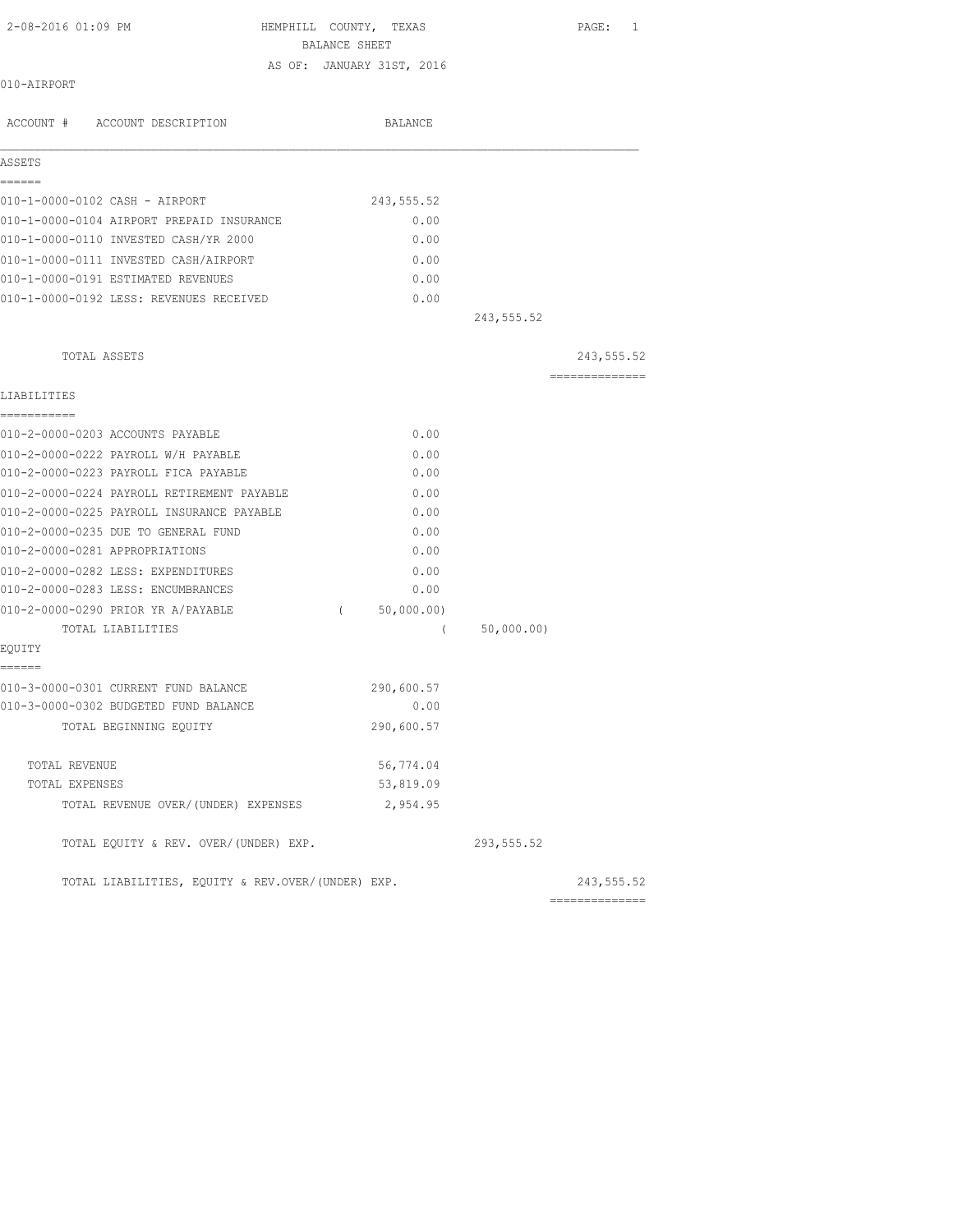| 2-08-2016 01:09 PM                                | HEMPHILL COUNTY, TEXAS<br>BALANCE SHEET |              | PAGE: 1                        |
|---------------------------------------------------|-----------------------------------------|--------------|--------------------------------|
|                                                   | AS OF: JANUARY 31ST, 2016               |              |                                |
| 011-ROAD & BRIDGE PCT 1                           |                                         |              |                                |
| ACCOUNT # ACCOUNT DESCRIPTION                     | <b>BALANCE</b>                          |              |                                |
| ASSETS<br>======                                  |                                         |              |                                |
| 011-1-0000-0101 CLAIM ON POOLED CASH              | 1,011,770.55                            |              |                                |
| 011-1-0000-0102 CASH - ROAD & BRIDGE PCT 1        | 0.00                                    |              |                                |
| 011-1-0000-0104 PCT 1 PREPAID INSURANCE           | 432.12                                  |              |                                |
| 011-1-0000-0110 INVESTMENTS                       | 0.00                                    |              |                                |
| 011-1-0000-0118 PROPERTY TAX RECEIVABLE           | 9,153.72                                |              |                                |
| 011-1-0000-0121 ALLOWANCE FOR BAD DEBT            | (2, 471.53)                             |              |                                |
| 011-1-0000-0191 ESTIMATED REVENUES                | 0.00                                    |              |                                |
| 011-1-0000-0192 LESS: REVENUES RECEIVED           | 0.00                                    |              |                                |
|                                                   |                                         | 1,018,884.86 |                                |
| TOTAL ASSETS                                      |                                         |              | 1,018,884.86                   |
|                                                   |                                         |              | ---------------                |
| LIABILITIES<br>===========                        |                                         |              |                                |
| 011-2-0000-0201 AP POOLED                         | 77.75)<br>$\left($                      |              |                                |
| 011-2-0000-0203 ACOUNTS PAYABLE                   | 0.00                                    |              |                                |
| 011-2-0000-0211 DUE FROM OTHER FUNDS              | 0.00                                    |              |                                |
| 011-2-0000-0220 DEFERRED COMPENSATION             | 0.00                                    |              |                                |
| 011-2-0000-0222 WITHHOLDING PAYABLE               | 0.00                                    |              |                                |
| 011-2-0000-0223 FICA PAYABLE                      | 0.00                                    |              |                                |
| 011-2-0000-0224 RETIREMENT PAYABLE                | 0.00                                    |              |                                |
| 011-2-0000-0225 INSURANCE PAYABLE                 | 0.00                                    |              |                                |
| 011-2-0000-0226 CAFE PLAN PAYABLE                 | 410.65                                  |              |                                |
| 011-2-0000-0228 VALIC PAYABLE                     | 0.00                                    |              |                                |
| 011-2-0000-0230 DEFERRED REVENUE                  | 6,042.40                                |              |                                |
| 011-2-0000-0281 APPROPRIATIONS                    | 0.00                                    |              |                                |
| 011-2-0000-0282 LESS: EXPENDITURES                | 0.00                                    |              |                                |
| 011-2-0000-0283 LESS: ENCUMBRANCES                | 0.00                                    |              |                                |
| 011-2-0000-0290 PRIOR YR A/PAYABLE                | 0.00                                    |              |                                |
| 011-2-4011-0221 UNEMPLOYMENT PAYABLE              | 0.00                                    |              |                                |
| TOTAL LIABILITIES<br>EQUITY                       |                                         | 6,375.30     |                                |
| ======                                            |                                         |              |                                |
| 011-3-0000-0301 CURRENT FUND BALANCE              | 763, 140.33                             |              |                                |
| 011-3-0000-0302 BUDGETED FUND BALANCE             | 0.00                                    |              |                                |
| TOTAL BEGINNING EQUITY                            | 763, 140.33                             |              |                                |
| TOTAL REVENUE                                     | 328,602.45                              |              |                                |
| TOTAL EXPENSES                                    | 79,233.22                               |              |                                |
| TOTAL REVENUE OVER/(UNDER) EXPENSES               | 249, 369.23                             |              |                                |
| TOTAL EQUITY & REV. OVER/(UNDER) EXP.             |                                         | 1,012,509.56 |                                |
| TOTAL LIABILITIES, EQUITY & REV.OVER/(UNDER) EXP. |                                         |              | 1,018,884.86<br>============== |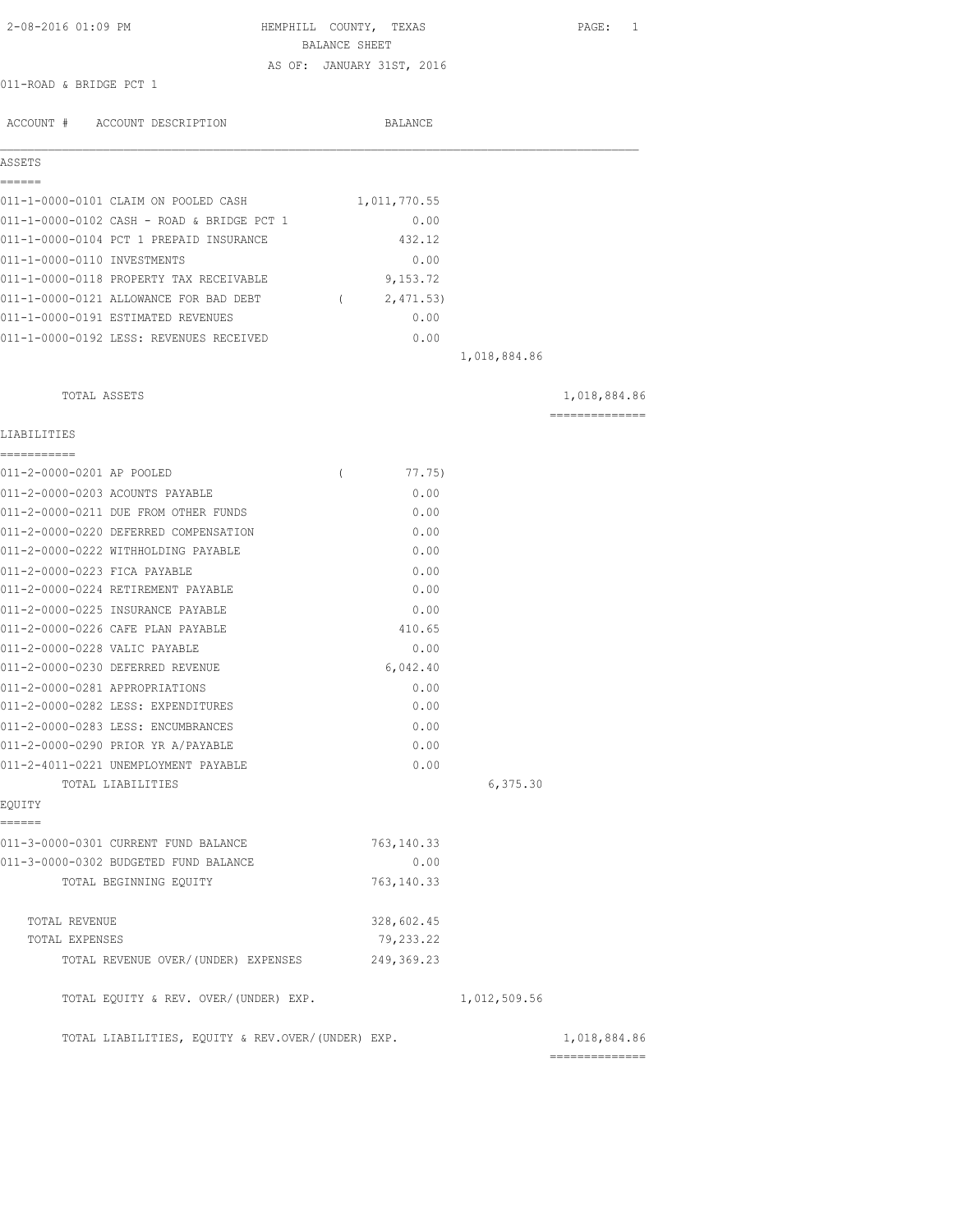| 2-08-2016 01:09 PM                                                      | HEMPHILL COUNTY, TEXAS      |              | PAGE: 1        |
|-------------------------------------------------------------------------|-----------------------------|--------------|----------------|
|                                                                         | BALANCE SHEET               |              |                |
|                                                                         | AS OF: JANUARY 31ST, 2016   |              |                |
| 012-ROAD & BRIDGE PCT 2                                                 |                             |              |                |
| ACCOUNT # ACCOUNT DESCRIPTION                                           | BALANCE                     |              |                |
| ASSETS                                                                  |                             |              |                |
| ======                                                                  |                             |              |                |
| 012-1-0000-0101 CLAIM ON POOLED CASH                                    | 1,455,111.89                |              |                |
| 012-1-0000-0102 CASH - ROAD & BRIDGE PCT 2                              | 0.00                        |              |                |
| 012-1-0000-0104 PCT 2 PREPAID INSURANCE                                 | 432.12                      |              |                |
| 012-1-0000-0110 INVESTMENTS                                             | 0.00                        |              |                |
| 012-1-0000-0118 PROPERTY TAX RECEIVABLE                                 | 9,676.79                    |              |                |
| 012-1-0000-0121 ALLOWANCE FOR BAD DEBT                                  | 2,612.76)<br>$\overline{a}$ |              |                |
| 012-1-0000-0191 ESTIMATED REVENUES                                      | 0.00                        |              |                |
| 012-1-0000-0192 LESS: REVENUES RECEIVED                                 | 0.00                        |              |                |
|                                                                         |                             | 1,462,608.04 |                |
| TOTAL ASSETS                                                            |                             |              | 1,462,608.04   |
| LIABILITIES                                                             |                             |              | ============== |
|                                                                         |                             |              |                |
| 012-2-0000-0201 AP POOLED                                               | $\left($<br>4.05)           |              |                |
| 012-2-0000-0203 ACOUNTS PAYABLE                                         | 0.00                        |              |                |
| 012-2-0000-0211 DUE FROM OTHER FUNDS                                    | 0.00                        |              |                |
| 012-2-0000-0220 DEFERRED COMPENSATION                                   | 0.00                        |              |                |
| 012-2-0000-0222 WITHHOLDING PAYABLE                                     | 0.00                        |              |                |
| 012-2-0000-0223 FICA PAYABLE                                            | 0.00                        |              |                |
| 012-2-0000-0224 RETIREMENT PAYABLE<br>012-2-0000-0225 INSURANCE PAYABLE | 0.00<br>8.96                |              |                |
| 012-2-0000-0226 CAFE PLAN PAYABLE                                       | 32.30                       |              |                |
| 012-2-0000-0227 LEVY PAYABLE                                            | 0.00                        |              |                |
| 012-2-0000-0228 VAL DEF                                                 | 0.00                        |              |                |
| 012-2-0000-0230 DEFERRED REVENUE                                        | 6,387.68                    |              |                |
| 012-2-0000-0281 APPROPRIATIONS                                          | 0.00                        |              |                |
| 012-2-0000-0282 LESS: EXPENDITURES                                      | 0.00                        |              |                |
| 012-2-0000-0283 LESS: ENCUMBRANCES                                      | 0.00                        |              |                |
| 012-2-0000-0290 PRIOR YR A/PAYABLE                                      | 0.00                        |              |                |
| 012-2-4012-0221 UNEMPLOYMENT PAYABLE                                    | 0.00                        |              |                |
| TOTAL LIABILITIES                                                       |                             | 6,424.89     |                |
| EQUITY                                                                  |                             |              |                |
| ======<br>012-3-0000-0301 CURRENT FUND BALANCE                          | 1,228,034.14                |              |                |
| 012-3-0000-0302 BUDGETED FUND BALANCE                                   | 0.00                        |              |                |
| TOTAL BEGINNING EQUITY                                                  | 1,228,034.14                |              |                |
|                                                                         |                             |              |                |
| TOTAL REVENUE                                                           | 354, 325.97                 |              |                |
| TOTAL EXPENSES                                                          | 126,176.96                  |              |                |
| TOTAL REVENUE OVER/(UNDER) EXPENSES                                     | 228,149.01                  |              |                |
| TOTAL EQUITY & REV. OVER/(UNDER) EXP.                                   |                             | 1,456,183.15 |                |
| TOTAL LIABILITIES, EQUITY & REV.OVER/(UNDER) EXP.                       |                             |              | 1,462,608.04   |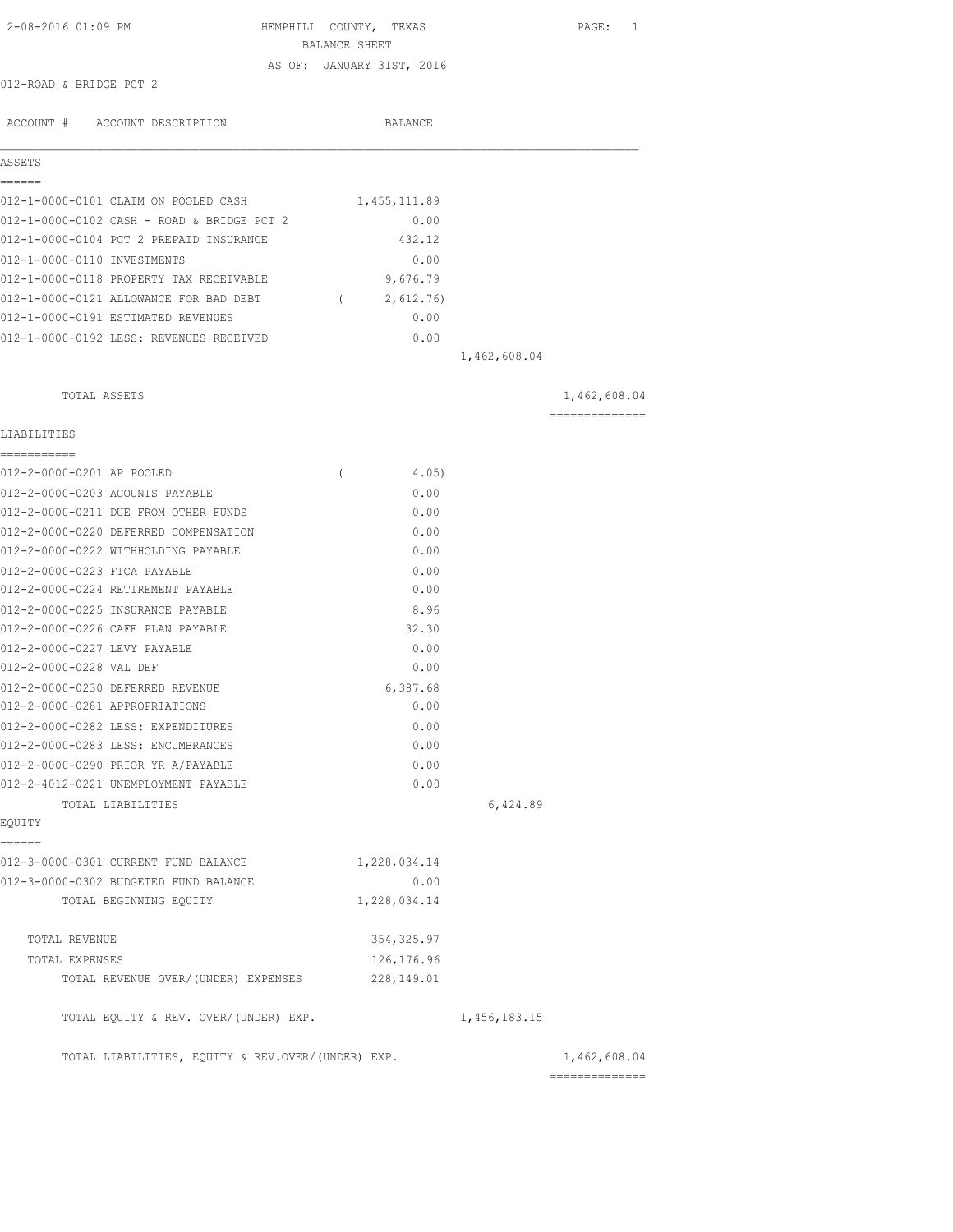| 2-08-2016 01:09 PM                                                                    | HEMPHILL COUNTY, TEXAS                     |              | PAGE: 1        |
|---------------------------------------------------------------------------------------|--------------------------------------------|--------------|----------------|
|                                                                                       | BALANCE SHEET<br>AS OF: JANUARY 31ST, 2016 |              |                |
| 013-ROAD & BRIDGE PCT 3                                                               |                                            |              |                |
|                                                                                       |                                            |              |                |
| ACCOUNT # ACCOUNT DESCRIPTION                                                         | BALANCE                                    |              |                |
| ASSETS                                                                                |                                            |              |                |
| ======                                                                                |                                            |              |                |
| 013-1-0000-0101 CLAIM ON POOLED CASH                                                  | 1,347,554.33                               |              |                |
| 013-1-0000-0102 CASH - ROAD & BRIDGE PCT 3<br>013-1-0000-0104 PCT 3 PREPAID INSURANCE | 0.00<br>720.20                             |              |                |
| 013-1-0000-0110 INVESTMENTS                                                           | 0.00                                       |              |                |
| 013-1-0000-0118 PROPERTY TAX RECEIVABLE                                               | 17,261.30                                  |              |                |
| 013-1-0000-0121 ALLOWANCE FOR BAD DEBT                                                | (4,660.59)                                 |              |                |
| 013-1-0000-0191 ESTIMATED REVENUES                                                    | 0.00                                       |              |                |
| 013-1-0000-0192 LESS: REVENUES RECEIVED                                               |                                            |              |                |
|                                                                                       | 0.00                                       | 1,360,875.24 |                |
| TOTAL ASSETS                                                                          |                                            |              | 1,360,875.24   |
|                                                                                       |                                            |              | ============== |
| LIABILITIES<br>===========                                                            |                                            |              |                |
| 013-2-0000-0201 AP POOLED                                                             | 0.00                                       |              |                |
| 013-2-0000-0203 ACOUNTS PAYABLE                                                       | 0.00                                       |              |                |
| 013-2-0000-0211 DUE FROM OTHER FUNDS                                                  | 0.00                                       |              |                |
| 013-2-0000-0222 WITHHOLDING PAYABLE                                                   | 0.00                                       |              |                |
| 013-2-0000-0223 FICA PAYABLE                                                          | 0.00                                       |              |                |
| 013-2-0000-0224 RETIREMENT PAYABLE                                                    | 0.00                                       |              |                |
| 013-2-0000-0225 INSURANCE PAYABLE                                                     | 481.47                                     |              |                |
| 013-2-0000-0226 CAFE PLAN PAYABLE                                                     | 607.54                                     |              |                |
| 013-2-0000-0227 LEVY PAYABLE                                                          | 0.00                                       |              |                |
| 013-2-0000-0230 DEFERRED REVENUE                                                      | 11,394.24                                  |              |                |
| 013-2-0000-0281 APPROPRIATIONS                                                        | 0.00                                       |              |                |
| 013-2-0000-0282 LESS: EXPENDITURES                                                    | 0.00                                       |              |                |
| 013-2-0000-0283 LESS: ENCUMBRANCES                                                    | 0.00                                       |              |                |
| 013-2-0000-0290 PRIOR YR A/PAYABLE                                                    | 0.00                                       |              |                |
| 013-2-4013-0221 UNEMPLOYMENT PAYABLE                                                  | 0.00                                       |              |                |
| TOTAL LIABILITIES                                                                     |                                            | 12,483.25    |                |
| EQUITY                                                                                |                                            |              |                |
| ======<br>013-3-0000-0301 CURRENT FUND BALANCE                                        | 698,011.33                                 |              |                |
| 013-3-0000-0302 BUDGETED FUND BALANCE                                                 | 0.00                                       |              |                |
| TOTAL BEGINNING EQUITY                                                                | 698,011.33                                 |              |                |
| TOTAL REVENUE                                                                         | 921,098.00                                 |              |                |
| TOTAL EXPENSES                                                                        | 270, 717.34                                |              |                |
| TOTAL REVENUE OVER/(UNDER) EXPENSES                                                   | 650,380.66                                 |              |                |
| TOTAL EQUITY & REV. OVER/(UNDER) EXP.                                                 |                                            | 1,348,391.99 |                |
| TOTAL LIABILITIES, EQUITY & REV.OVER/(UNDER) EXP.                                     |                                            |              | 1,360,875.24   |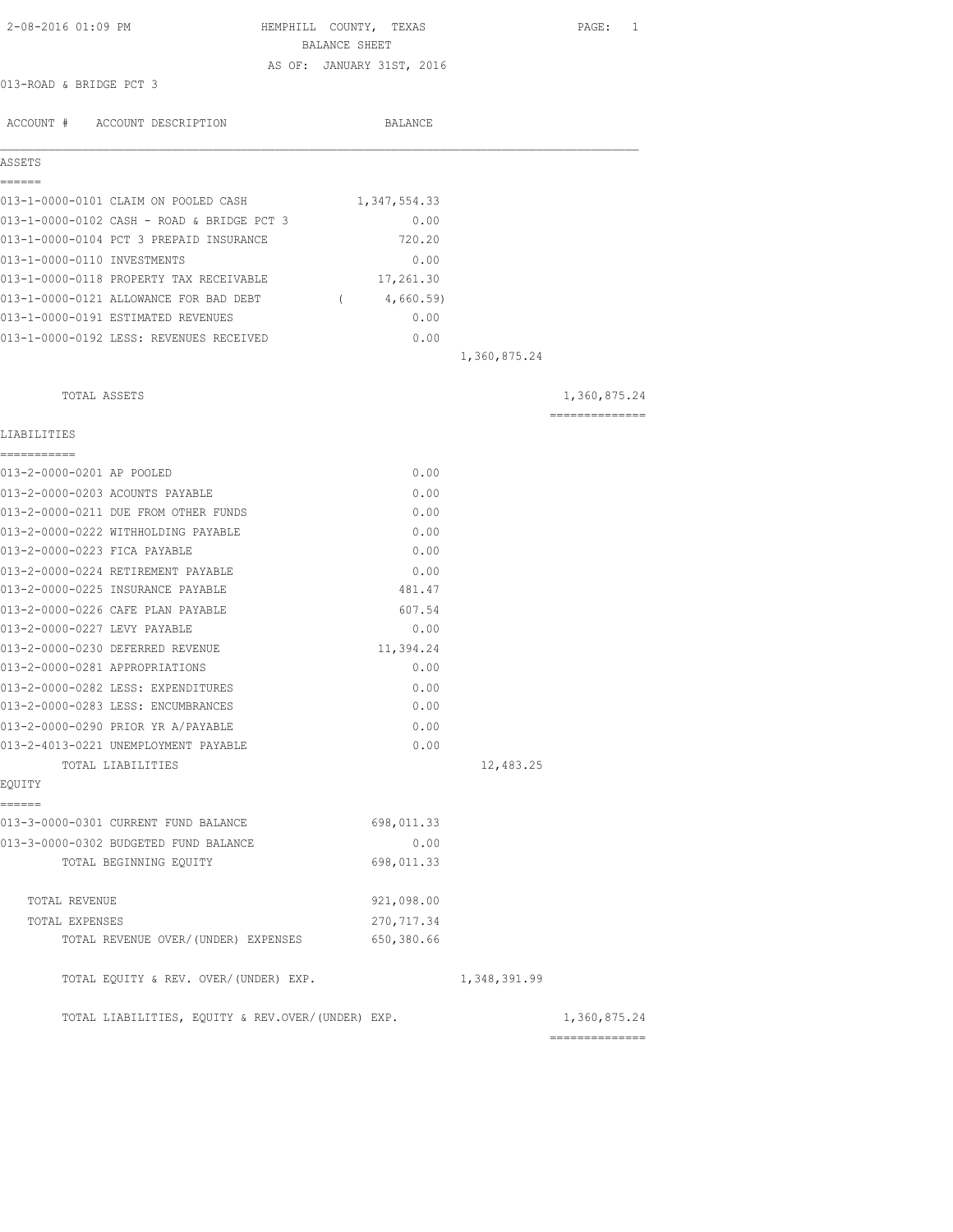| 2-08-2016 01:09 PM                                | HEMPHILL COUNTY, TEXAS<br>BALANCE SHEET |              | PAGE: 1                                                                                                                                                                                                                                                                                                                                                                                                                                                                                |
|---------------------------------------------------|-----------------------------------------|--------------|----------------------------------------------------------------------------------------------------------------------------------------------------------------------------------------------------------------------------------------------------------------------------------------------------------------------------------------------------------------------------------------------------------------------------------------------------------------------------------------|
|                                                   | AS OF: JANUARY 31ST, 2016               |              |                                                                                                                                                                                                                                                                                                                                                                                                                                                                                        |
| 014-ROAD & BRIDGE PCT 4                           |                                         |              |                                                                                                                                                                                                                                                                                                                                                                                                                                                                                        |
|                                                   |                                         |              |                                                                                                                                                                                                                                                                                                                                                                                                                                                                                        |
| ACCOUNT # ACCOUNT DESCRIPTION                     | BALANCE                                 |              |                                                                                                                                                                                                                                                                                                                                                                                                                                                                                        |
| ASSETS                                            |                                         |              |                                                                                                                                                                                                                                                                                                                                                                                                                                                                                        |
| ======                                            |                                         |              |                                                                                                                                                                                                                                                                                                                                                                                                                                                                                        |
| 014-1-0000-0101 CLAIM ON POOLED CASH              | 1,699,015.82                            |              |                                                                                                                                                                                                                                                                                                                                                                                                                                                                                        |
| 014-1-0000-0102 CASH - ROAD & BRIDGE PCT 4        | 0.00                                    |              |                                                                                                                                                                                                                                                                                                                                                                                                                                                                                        |
| 014-1-0000-0104 PCT 4 PREPAID INSURANCE           | 720.20                                  |              |                                                                                                                                                                                                                                                                                                                                                                                                                                                                                        |
| 014-1-0000-0110 INVESTMENTS                       | 0.00                                    |              |                                                                                                                                                                                                                                                                                                                                                                                                                                                                                        |
| 014-1-0000-0118 PROPERTY TAX RECEIVABLE           | 16,215.16                               |              |                                                                                                                                                                                                                                                                                                                                                                                                                                                                                        |
| 014-1-0000-0121 ALLOWANCE FOR BAD DEBT            | 4,378.13)<br>$\sqrt{2}$                 |              |                                                                                                                                                                                                                                                                                                                                                                                                                                                                                        |
| 014-1-0000-0191 ESTIMATED REVENUES                | 0.00                                    |              |                                                                                                                                                                                                                                                                                                                                                                                                                                                                                        |
| 014-1-0000-0192 LESS: REVENUES RECEIVED           | 0.00                                    |              |                                                                                                                                                                                                                                                                                                                                                                                                                                                                                        |
|                                                   |                                         | 1,711,573.05 |                                                                                                                                                                                                                                                                                                                                                                                                                                                                                        |
| TOTAL ASSETS                                      |                                         |              | 1,711,573.05                                                                                                                                                                                                                                                                                                                                                                                                                                                                           |
|                                                   |                                         |              | $\begin{array}{cccccccccccccc} \multicolumn{2}{c}{} & \multicolumn{2}{c}{} & \multicolumn{2}{c}{} & \multicolumn{2}{c}{} & \multicolumn{2}{c}{} & \multicolumn{2}{c}{} & \multicolumn{2}{c}{} & \multicolumn{2}{c}{} & \multicolumn{2}{c}{} & \multicolumn{2}{c}{} & \multicolumn{2}{c}{} & \multicolumn{2}{c}{} & \multicolumn{2}{c}{} & \multicolumn{2}{c}{} & \multicolumn{2}{c}{} & \multicolumn{2}{c}{} & \multicolumn{2}{c}{} & \multicolumn{2}{c}{} & \multicolumn{2}{c}{} & \$ |
| LIABILITIES<br>-----------                        |                                         |              |                                                                                                                                                                                                                                                                                                                                                                                                                                                                                        |
| 014-2-0000-0201 AP POOLED                         | 0.00                                    |              |                                                                                                                                                                                                                                                                                                                                                                                                                                                                                        |
| 014-2-0000-0203 ACOUNTS PAYABLE                   | 0.00                                    |              |                                                                                                                                                                                                                                                                                                                                                                                                                                                                                        |
| 014-2-0000-0211 DUE FROM OTHER FUNDS              | 0.00                                    |              |                                                                                                                                                                                                                                                                                                                                                                                                                                                                                        |
| 014-2-0000-0222 WITHHOLDING PAYABLE               | 0.00                                    |              |                                                                                                                                                                                                                                                                                                                                                                                                                                                                                        |
| 014-2-0000-0223 FICA PAYABLE                      | 0.00                                    |              |                                                                                                                                                                                                                                                                                                                                                                                                                                                                                        |
| 014-2-0000-0224 RETIREMENT PAYABLE                | 0.00                                    |              |                                                                                                                                                                                                                                                                                                                                                                                                                                                                                        |
| 014-2-0000-0225 INSURANCE PAYABLE                 | $\left($<br>111.80)                     |              |                                                                                                                                                                                                                                                                                                                                                                                                                                                                                        |
| 014-2-0000-0226 CAFE PLAN PAYABLE                 | 0.00                                    |              |                                                                                                                                                                                                                                                                                                                                                                                                                                                                                        |
| 014-2-0000-0227 LEVY PAYABLE                      | 0.00                                    |              |                                                                                                                                                                                                                                                                                                                                                                                                                                                                                        |
| 014-2-0000-0230 DEFERRED REVENUE                  | 10,703.68                               |              |                                                                                                                                                                                                                                                                                                                                                                                                                                                                                        |
| 014-2-0000-0281 APPROPRIATIONS                    | 0.00                                    |              |                                                                                                                                                                                                                                                                                                                                                                                                                                                                                        |
| 014-2-0000-0282 LESS: EXPENDITURES                | 0.00                                    |              |                                                                                                                                                                                                                                                                                                                                                                                                                                                                                        |
| 014-2-0000-0283 LESS: ENCUMBRANCES                | 0.00                                    |              |                                                                                                                                                                                                                                                                                                                                                                                                                                                                                        |
| 014-2-0000-0290 PRIOR YR A/PAYABLE                | 0.00                                    |              |                                                                                                                                                                                                                                                                                                                                                                                                                                                                                        |
| 014-2-4014-0221 UNEMPLOYMENT PAYABLE              | 0.00                                    |              |                                                                                                                                                                                                                                                                                                                                                                                                                                                                                        |
| TOTAL LIABILITIES                                 |                                         | 10,591.88    |                                                                                                                                                                                                                                                                                                                                                                                                                                                                                        |
| EQUITY                                            |                                         |              |                                                                                                                                                                                                                                                                                                                                                                                                                                                                                        |
| ======<br>014-3-0000-0301 CURRENT FUND BALANCE    | 1,251,204.99                            |              |                                                                                                                                                                                                                                                                                                                                                                                                                                                                                        |
| 014-3-0000-0302 BUDGETED FUND BALANCE             | 0.00                                    |              |                                                                                                                                                                                                                                                                                                                                                                                                                                                                                        |
| TOTAL BEGINNING EQUITY                            | 1,251,204.99                            |              |                                                                                                                                                                                                                                                                                                                                                                                                                                                                                        |
| TOTAL REVENUE                                     | 761,301.06                              |              |                                                                                                                                                                                                                                                                                                                                                                                                                                                                                        |
| TOTAL EXPENSES                                    | 311,524.88                              |              |                                                                                                                                                                                                                                                                                                                                                                                                                                                                                        |
| TOTAL REVENUE OVER/ (UNDER) EXPENSES              | 449,776.18                              |              |                                                                                                                                                                                                                                                                                                                                                                                                                                                                                        |
| TOTAL EQUITY & REV. OVER/(UNDER) EXP.             |                                         | 1,700,981.17 |                                                                                                                                                                                                                                                                                                                                                                                                                                                                                        |
| TOTAL LIABILITIES, EQUITY & REV.OVER/(UNDER) EXP. |                                         |              | 1,711,573.05                                                                                                                                                                                                                                                                                                                                                                                                                                                                           |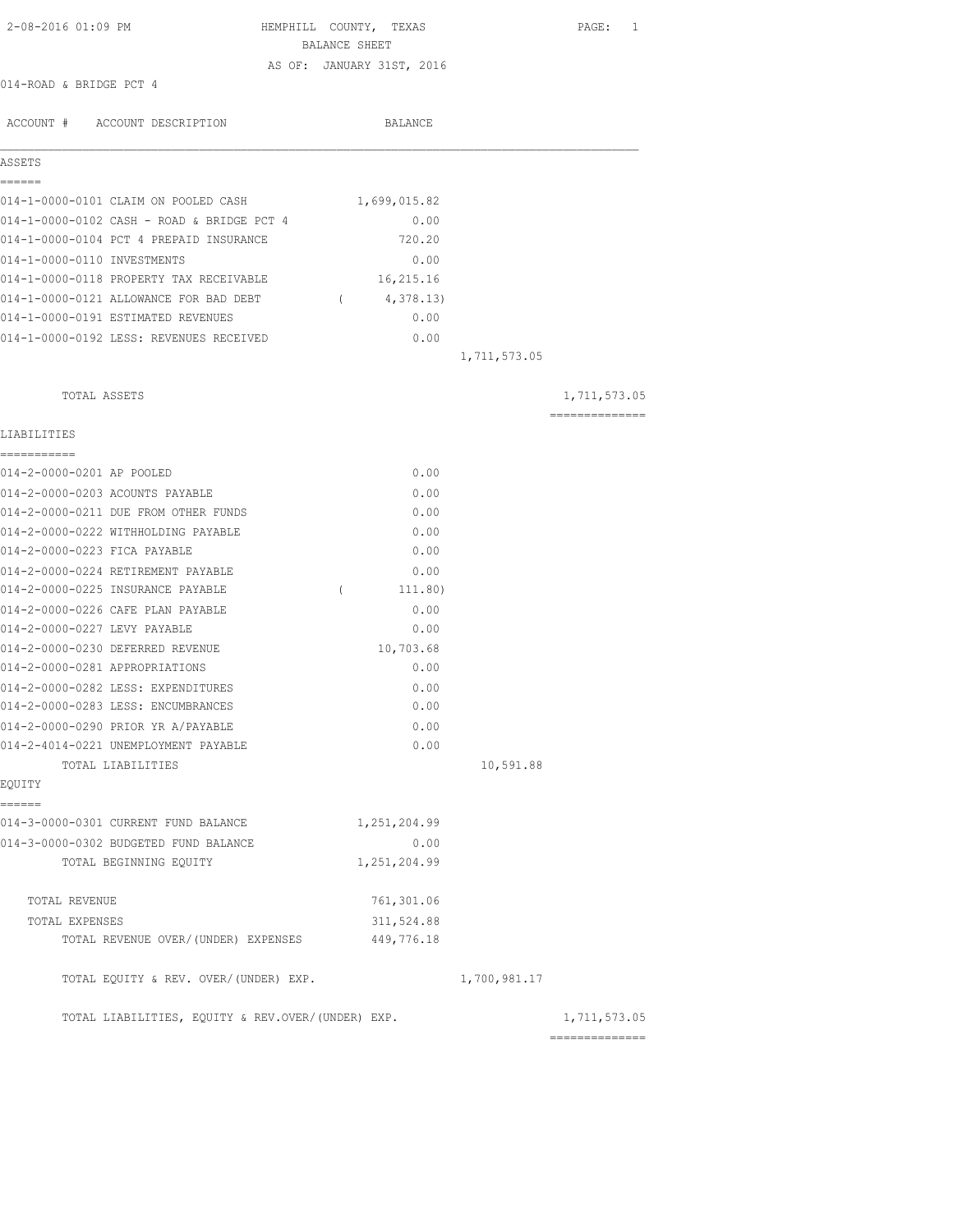| BALANCE SHEET                                     |                   |                |
|---------------------------------------------------|-------------------|----------------|
|                                                   |                   |                |
| AS OF: JANUARY 31ST, 2016                         |                   |                |
| 022-CO RECORDS PRESERVATION                       |                   |                |
| ACCOUNT # ACCOUNT DESCRIPTION                     | BALANCE           |                |
| ASSETS                                            |                   |                |
| ======<br>022-1-0000-0101 CLAIM ON POOLED CASH    | 95, 347.31        |                |
| 022-1-0000-0102 CASH - COUNTY-RECORDS PRESERVA    | 0.00              |                |
| 022-1-0000-0191 ESTIMATED REVENUES                | 0.00              |                |
| 022-1-0000-0192 LESS: REVENUES RECEIVED           | 0.00              |                |
|                                                   | 95, 347.31        |                |
| TOTAL ASSETS                                      |                   | 95, 347.31     |
| LIABILITIES                                       |                   | ============== |
| ------------                                      |                   |                |
| 022-2-0000-0201 AP POOLED                         | 0.00              |                |
| 022-2-0000-0203 ACOUNTS PAYABLE                   | 0.00              |                |
| 022-2-0000-0222 PAYROLL W/H PAYABLE               | 0.00              |                |
| 022-2-0000-0223 PAYROLL FICA PAYABLE              | 0.00              |                |
| 022-2-0000-0224 PAYROLL RETIREMENT PAYABLE        | 0.00              |                |
| 022-2-0000-0225 PAYROLL INSURANCE PAYABLE         | 0.00              |                |
| 022-2-0000-0281 APPROPRIATIONS                    | 0.00              |                |
| 022-2-0000-0282 LESS: EXPENDITURES                | 0.00              |                |
| 022-2-0000-0283 LESS: ENCUMBRANCES                | 0.00              |                |
| 022-2-0000-0290 PRIOR YR A/PAYABLE                | 0.00              |                |
| TOTAL LIABILITIES                                 | 0.00              |                |
| EQUITY                                            |                   |                |
| ======<br>022-3-0000-0301 CURRENT FUND BALANCE    |                   |                |
| 022-3-0000-0302 BUDGETED FUND BALANCE             | 92,612.13<br>0.00 |                |
| TOTAL BEGINNING EQUITY                            | 92,612.13         |                |
|                                                   |                   |                |
| TOTAL REVENUE                                     | 2,735.18          |                |
| TOTAL EXPENSES                                    | 0.00              |                |
| TOTAL REVENUE OVER/(UNDER) EXPENSES               | 2,735.18          |                |
| TOTAL EQUITY & REV. OVER/(UNDER) EXP.             | 95,347.31         |                |
| TOTAL LIABILITIES, EQUITY & REV.OVER/(UNDER) EXP. |                   | 95, 347.31     |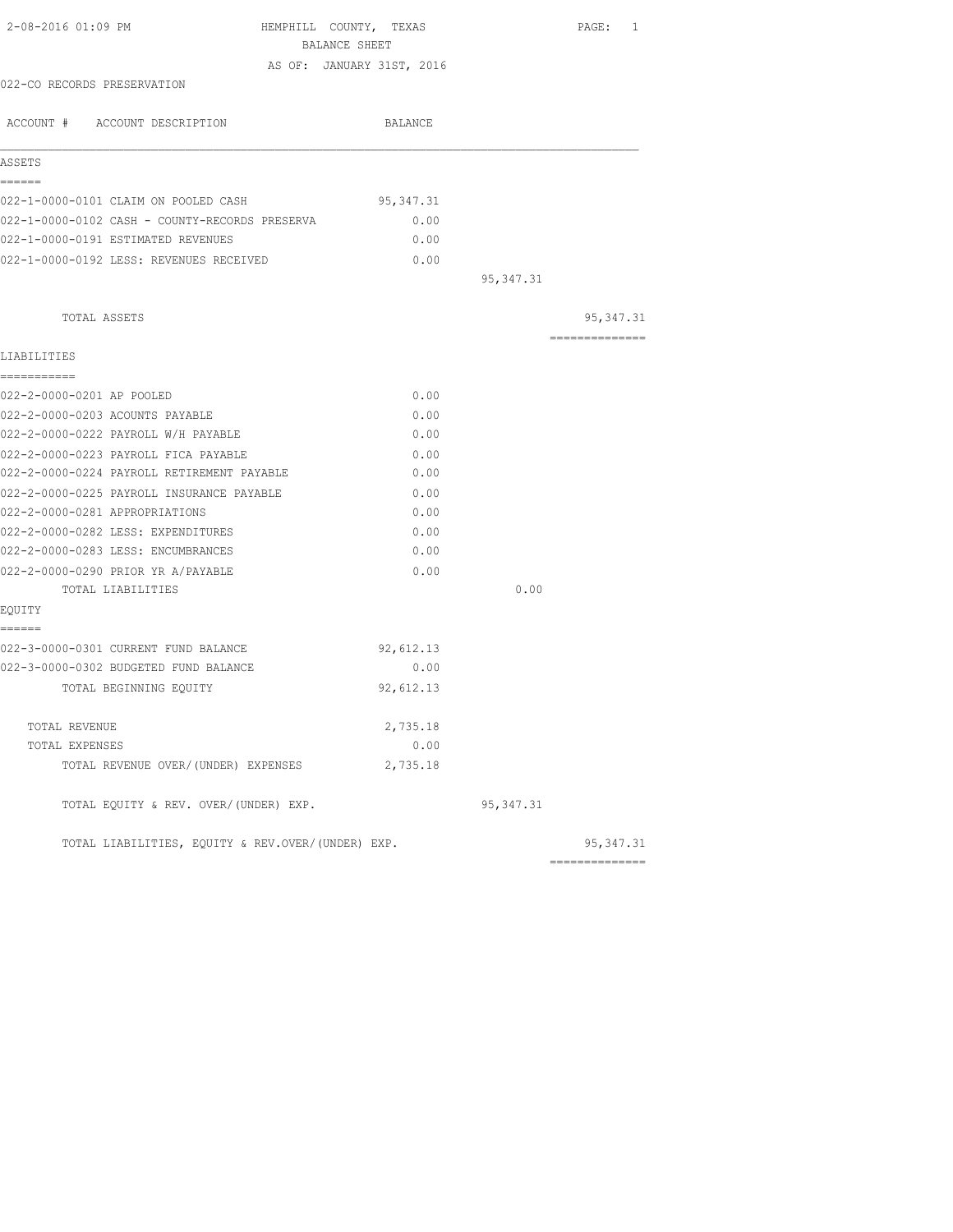|                                            |                                                                                                                                                               |                                                                 |                                                                                                                                                                                                                                                | PAGE: 1  |                                                                                 |
|--------------------------------------------|---------------------------------------------------------------------------------------------------------------------------------------------------------------|-----------------------------------------------------------------|------------------------------------------------------------------------------------------------------------------------------------------------------------------------------------------------------------------------------------------------|----------|---------------------------------------------------------------------------------|
|                                            |                                                                                                                                                               |                                                                 |                                                                                                                                                                                                                                                |          |                                                                                 |
|                                            |                                                                                                                                                               |                                                                 |                                                                                                                                                                                                                                                |          |                                                                                 |
|                                            |                                                                                                                                                               |                                                                 |                                                                                                                                                                                                                                                |          |                                                                                 |
|                                            |                                                                                                                                                               |                                                                 |                                                                                                                                                                                                                                                |          |                                                                                 |
|                                            |                                                                                                                                                               |                                                                 |                                                                                                                                                                                                                                                |          |                                                                                 |
|                                            |                                                                                                                                                               |                                                                 |                                                                                                                                                                                                                                                |          |                                                                                 |
|                                            |                                                                                                                                                               |                                                                 |                                                                                                                                                                                                                                                |          |                                                                                 |
|                                            |                                                                                                                                                               |                                                                 |                                                                                                                                                                                                                                                |          |                                                                                 |
|                                            |                                                                                                                                                               |                                                                 |                                                                                                                                                                                                                                                |          |                                                                                 |
|                                            |                                                                                                                                                               |                                                                 | 2,942.60                                                                                                                                                                                                                                       |          |                                                                                 |
|                                            |                                                                                                                                                               |                                                                 |                                                                                                                                                                                                                                                | 2,942.60 |                                                                                 |
|                                            |                                                                                                                                                               |                                                                 |                                                                                                                                                                                                                                                |          |                                                                                 |
|                                            |                                                                                                                                                               |                                                                 |                                                                                                                                                                                                                                                |          |                                                                                 |
|                                            |                                                                                                                                                               |                                                                 |                                                                                                                                                                                                                                                |          |                                                                                 |
|                                            |                                                                                                                                                               |                                                                 |                                                                                                                                                                                                                                                |          |                                                                                 |
|                                            |                                                                                                                                                               |                                                                 |                                                                                                                                                                                                                                                |          |                                                                                 |
| 023-2-0000-0222 WITHHOLDING PAYABLE        |                                                                                                                                                               |                                                                 |                                                                                                                                                                                                                                                |          |                                                                                 |
|                                            |                                                                                                                                                               |                                                                 |                                                                                                                                                                                                                                                |          |                                                                                 |
| 023-2-0000-0224 PAYROLL RETIREMENT PAYABLE |                                                                                                                                                               |                                                                 |                                                                                                                                                                                                                                                |          |                                                                                 |
| 023-2-0000-0225 PAYROLL INSURANCE PAYABLE  |                                                                                                                                                               |                                                                 |                                                                                                                                                                                                                                                |          |                                                                                 |
|                                            |                                                                                                                                                               |                                                                 |                                                                                                                                                                                                                                                |          |                                                                                 |
| 023-2-0000-0282 LESS: EXPENDITURES         |                                                                                                                                                               |                                                                 |                                                                                                                                                                                                                                                |          |                                                                                 |
| 023-2-0000-0283 LESS: ENCUMBRANCES         |                                                                                                                                                               |                                                                 |                                                                                                                                                                                                                                                |          |                                                                                 |
| 023-2-0000-0290 PRIOR YR A/PAYABLE         |                                                                                                                                                               |                                                                 |                                                                                                                                                                                                                                                |          |                                                                                 |
|                                            |                                                                                                                                                               |                                                                 | 0.00                                                                                                                                                                                                                                           |          |                                                                                 |
|                                            |                                                                                                                                                               |                                                                 |                                                                                                                                                                                                                                                |          |                                                                                 |
|                                            |                                                                                                                                                               |                                                                 |                                                                                                                                                                                                                                                |          |                                                                                 |
| 023-3-0000-0302 BUDGETED FUND BALANCE      |                                                                                                                                                               |                                                                 |                                                                                                                                                                                                                                                |          |                                                                                 |
|                                            |                                                                                                                                                               |                                                                 |                                                                                                                                                                                                                                                |          |                                                                                 |
|                                            |                                                                                                                                                               |                                                                 |                                                                                                                                                                                                                                                |          |                                                                                 |
|                                            |                                                                                                                                                               |                                                                 |                                                                                                                                                                                                                                                |          |                                                                                 |
| TOTAL REVENUE OVER/(UNDER) EXPENSES        |                                                                                                                                                               |                                                                 |                                                                                                                                                                                                                                                |          |                                                                                 |
| TOTAL EQUITY & REV. OVER/(UNDER) EXP.      |                                                                                                                                                               |                                                                 | 2,942.60                                                                                                                                                                                                                                       |          |                                                                                 |
|                                            |                                                                                                                                                               |                                                                 |                                                                                                                                                                                                                                                |          |                                                                                 |
|                                            | 023-1-0000-0101 CLAIM ON POOLED CASH<br>023-1-0000-0191 ESTIMATED REVENUES<br>023-1-0000-0192 LESS: REVENUES RECEIVED<br>023-3-0000-0301 CURRENT FUND BALANCE | BALANCE SHEET<br>023-1-0000-0102 CASH-CLK'S RECORD PRESERVATION | HEMPHILL COUNTY, TEXAS<br>AS OF: JANUARY 31ST, 2016<br>BALANCE<br>2,942.60<br>0.00<br>0.00<br>0.00<br>0.00<br>0.00<br>0.00<br>0.00<br>0.00<br>0.00<br>0.00<br>0.00<br>0.00<br>0.00<br>2,683.70<br>0.00<br>2,683.70<br>258.90<br>0.00<br>258.90 |          | ==============<br>2,942.60<br>TOTAL LIABILITIES, EQUITY & REV.OVER/(UNDER) EXP. |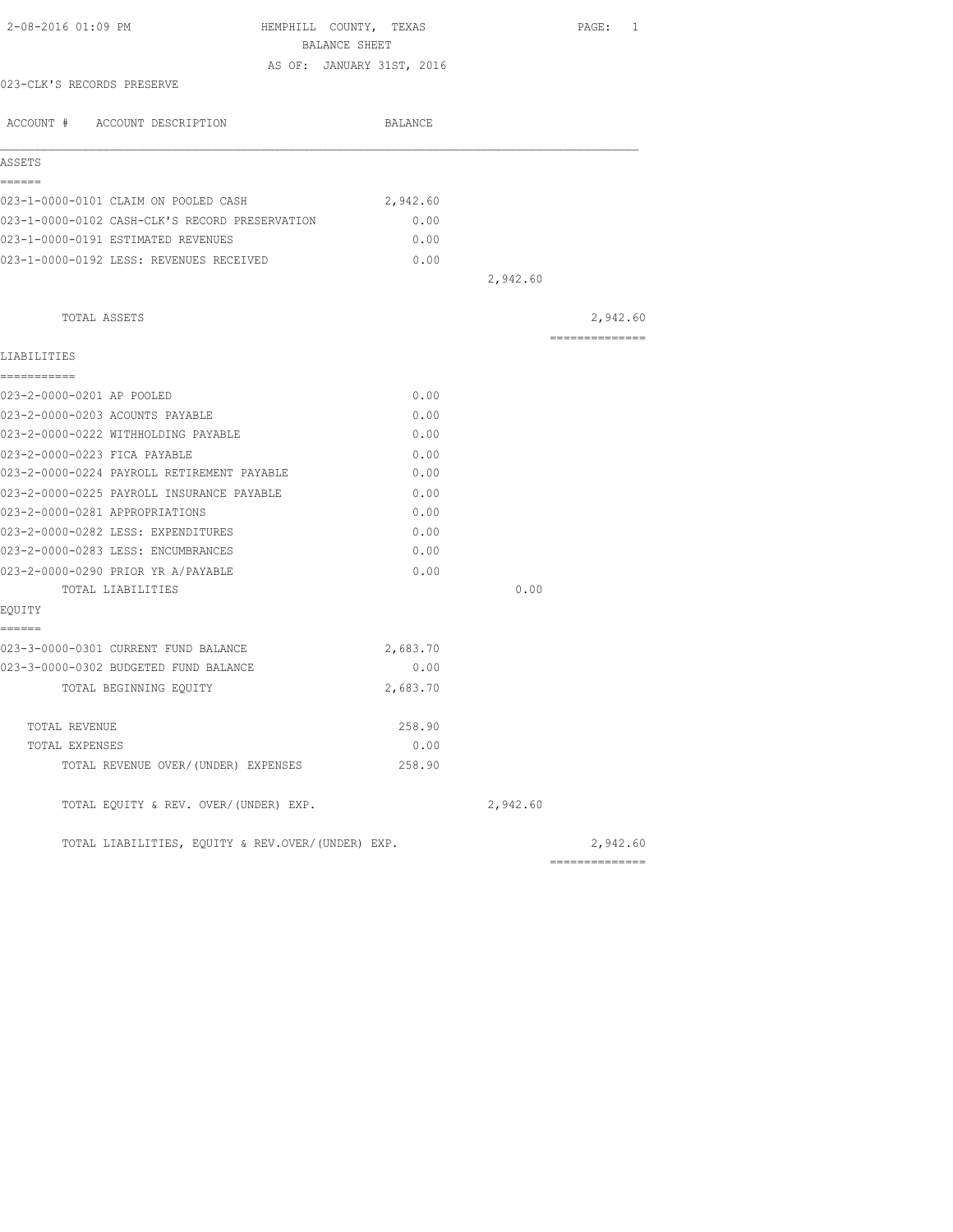| BALANCE SHEET                                     |                                  |                            |
|---------------------------------------------------|----------------------------------|----------------------------|
| AS OF: JANUARY 31ST, 2016                         |                                  |                            |
|                                                   |                                  |                            |
| BALANCE                                           |                                  |                            |
|                                                   |                                  |                            |
|                                                   |                                  |                            |
|                                                   |                                  |                            |
|                                                   |                                  |                            |
|                                                   |                                  |                            |
|                                                   |                                  |                            |
|                                                   |                                  |                            |
|                                                   |                                  | 9,563.01                   |
|                                                   |                                  | ---------------            |
|                                                   |                                  |                            |
| 0.00                                              |                                  |                            |
| 0.00                                              |                                  |                            |
| 0.00                                              |                                  |                            |
| 0.00                                              |                                  |                            |
| 0.00                                              |                                  |                            |
| 0.00                                              |                                  |                            |
| 0.00                                              |                                  |                            |
| 0.00                                              |                                  |                            |
| 0.00                                              |                                  |                            |
| 0.00                                              |                                  |                            |
|                                                   | 0.00                             |                            |
|                                                   |                                  |                            |
| 8,887.06                                          |                                  |                            |
| 0.00                                              |                                  |                            |
| 8,887.06                                          |                                  |                            |
| 788.61                                            |                                  |                            |
| 112.66                                            |                                  |                            |
| 675.95                                            |                                  |                            |
|                                                   | 9,563.01                         |                            |
| TOTAL LIABILITIES, EOUITY & REV.OVER/(UNDER) EXP. |                                  | 9,563.01                   |
|                                                   | 9,563.01<br>0.00<br>0.00<br>0.00 | 9,563.01<br>============== |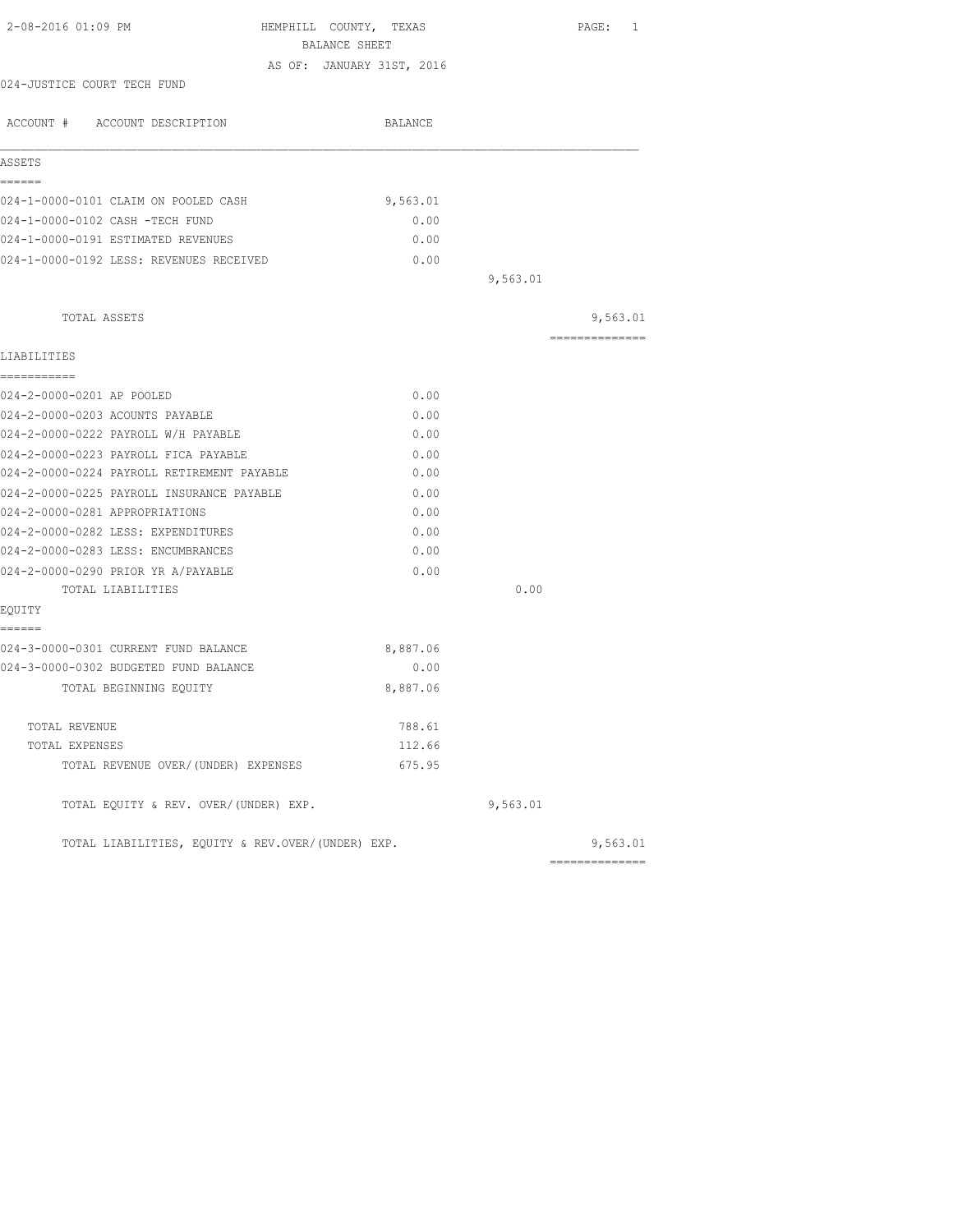| 2-08-2016 01:09 PM                                | HEMPHILL COUNTY, TEXAS<br>BALANCE SHEET |             | PAGE: 1        |
|---------------------------------------------------|-----------------------------------------|-------------|----------------|
|                                                   | AS OF: JANUARY 31ST, 2016               |             |                |
| 032-CHK COLLECTION/CO ATTY                        |                                         |             |                |
| ACCOUNT # ACCOUNT DESCRIPTION                     | BALANCE                                 |             |                |
| ASSETS                                            |                                         |             |                |
| ------                                            |                                         |             |                |
| 032-1-0000-0101 CLAIM ON POOLED CASH              | 18,095.72                               |             |                |
| 032-1-0000-0102 CASH - CHECK COLLECTION/CO ATT    | 0.00                                    |             |                |
| 032-1-0000-0103 PETTY CASH                        | 0.00                                    |             |                |
| 032-1-0000-0105 PETTY CASH-CO ATTY                | 100.00                                  |             |                |
| 032-1-0000-0191 ESTIMATED REVENUES                | 0.00                                    |             |                |
| 032-1-0000-0192 LESS: REVENUES RECEIVED           | 0.00                                    |             |                |
|                                                   |                                         | 18, 195. 72 |                |
| TOTAL ASSETS                                      |                                         |             | 18,195.72      |
| LIABILITIES                                       |                                         |             | -------------- |
| ===========<br>032-2-0000-0201 AP POOLED          | 0.00                                    |             |                |
| 032-2-0000-0203 ACOUNTS PAYABLE                   | 0.00                                    |             |                |
| 032-2-0000-0222 PAYROLL W/H PAYABLE               | 0.00                                    |             |                |
| 032-2-0000-0223 PAYROLL FICA PAYABLE              | 0.00                                    |             |                |
| 032-2-0000-0224 PAYROLL RETIREMENT PAYABLE        | 0.00                                    |             |                |
| 032-2-0000-0225 PAYROLL INSURANCE PAYABLE         | 0.00                                    |             |                |
| 032-2-0000-0281 APPROPRIATIONS                    | 0.00                                    |             |                |
| 032-2-0000-0282 LESS: EXPENDITURES                | 0.00                                    |             |                |
| 032-2-0000-0283 LESS: ENCUMBRANCES                | 0.00                                    |             |                |
| 032-2-0000-0290 PRIOR YR A/PAYABLE                | 0.00                                    |             |                |
| TOTAL LIABILITIES                                 |                                         | 0.00        |                |
| EQUITY                                            |                                         |             |                |
| ======                                            |                                         |             |                |
| 032-3-0000-0301 CURRENT FUND BALANCE              | 18,100.72                               |             |                |
| 032-3-0000-0302 BUDGETED FUND BALANCE             | 0.00                                    |             |                |
| TOTAL BEGINNING EQUITY                            | 18,100.72                               |             |                |
| TOTAL REVENUE                                     | 95.00                                   |             |                |
| TOTAL EXPENSES                                    | 0.00                                    |             |                |
| TOTAL REVENUE OVER/ (UNDER) EXPENSES              | 95.00                                   |             |                |
| TOTAL EQUITY & REV. OVER/(UNDER) EXP.             |                                         | 18, 195. 72 |                |
| TOTAL LIABILITIES, EQUITY & REV.OVER/(UNDER) EXP. |                                         |             | 18,195.72      |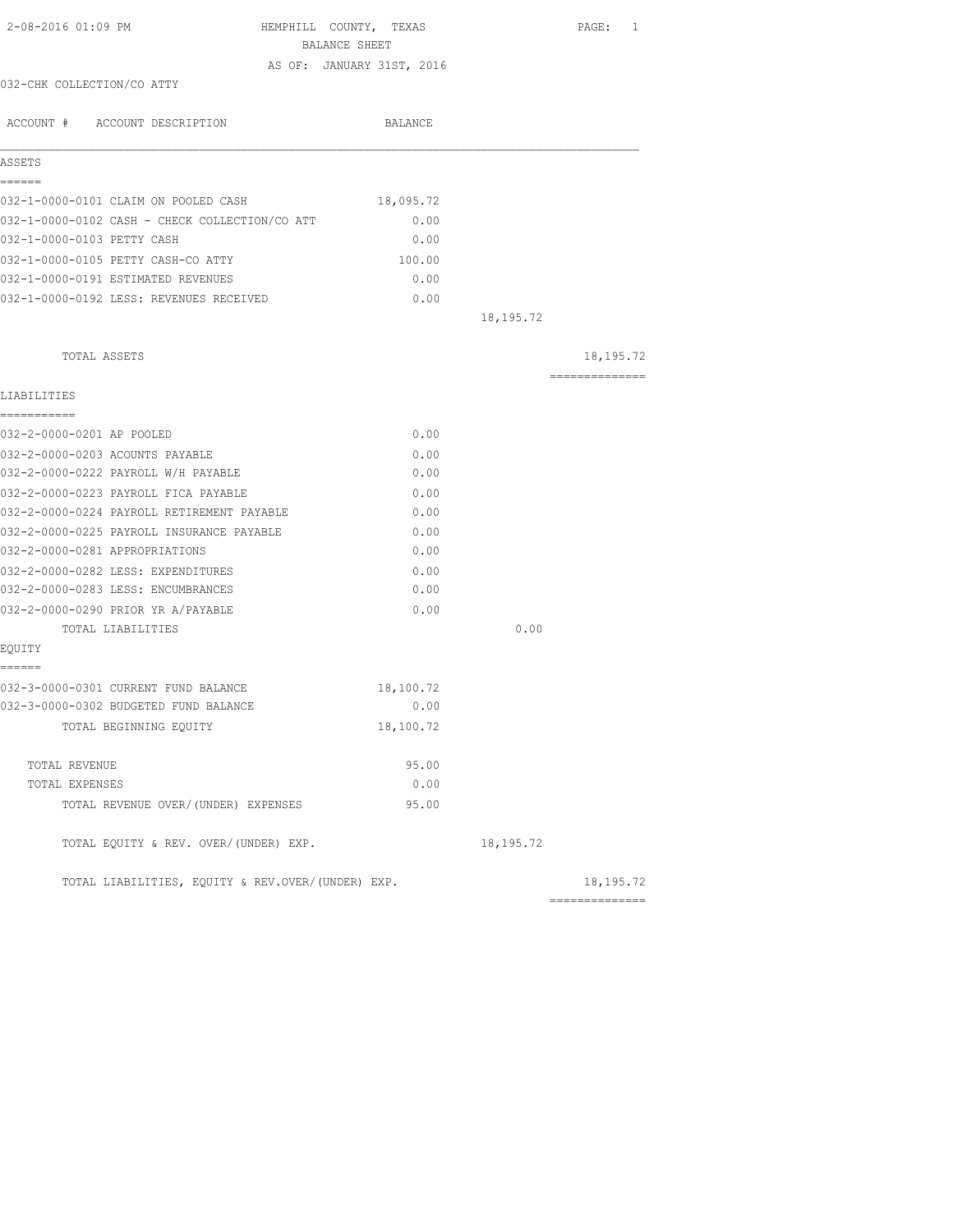| 2-08-2016 01:09 PM                                | HEMPHILL COUNTY, TEXAS<br>BALANCE SHEET |          | PAGE: 1         |
|---------------------------------------------------|-----------------------------------------|----------|-----------------|
|                                                   | AS OF: JANUARY 31ST, 2016               |          |                 |
| 036-ANNUAL LEOSE/LAW                              |                                         |          |                 |
| ACCOUNT # ACCOUNT DESCRIPTION                     | BALANCE                                 |          |                 |
| ASSETS                                            |                                         |          |                 |
| ------                                            |                                         |          |                 |
| 036-1-0000-0101 CLAIM ON POOLED CASH              | 6,217.71                                |          |                 |
| 036-1-0000-0102 CASH - ANNUAL LEOSE/LAW           | 0.00                                    |          |                 |
| 036-1-0000-0191 ESTIMATED REVENUES                | 0.00                                    |          |                 |
| 036-1-0000-0192 LESS: REVENUES RECEIVED           | 0.00                                    |          |                 |
|                                                   |                                         | 6,217.71 |                 |
| TOTAL ASSETS                                      |                                         |          | 6,217.71        |
| LIABILITIES                                       |                                         |          | --------------- |
| ------------                                      |                                         |          |                 |
| 036-2-0000-0201 AP POOLED                         | 0.00                                    |          |                 |
| 036-2-0000-0203 ACOUNTS PAYABLE                   | 0.00                                    |          |                 |
| 036-2-0000-0222 PAYROLL W/H PAYABLE               | 0.00                                    |          |                 |
| 036-2-0000-0223 PAYROLL FICA PAYABLE              | 0.00                                    |          |                 |
| 036-2-0000-0224 PAYROLL RETIREMENT PAYABLE        | 0.00                                    |          |                 |
| 036-2-0000-0225 PAYROLL INSURANCE PAYABLE         | 0.00                                    |          |                 |
| 036-2-0000-0281 APPROPRIATIONS                    | 0.00                                    |          |                 |
| 036-2-0000-0282 LESS: EXPENDITURES                | 0.00                                    |          |                 |
| 036-2-0000-0283 LESS: ENCUMBRANCES                | 0.00                                    |          |                 |
| 036-2-0000-0290 PRIOR YR A/PAYABLE                | 0.00                                    |          |                 |
| TOTAL LIABILITIES                                 |                                         | 0.00     |                 |
| EQUITY                                            |                                         |          |                 |
| ======<br>036-3-0000-0301 CURRENT FUND BALANCE    | 6,897.54                                |          |                 |
| 036-3-0000-0302 BUDGETED FUND BALANCE             | 0.00                                    |          |                 |
| TOTAL BEGINNING EQUITY                            | 6,897.54                                |          |                 |
|                                                   |                                         |          |                 |
| TOTAL REVENUE                                     | 0.00                                    |          |                 |
| TOTAL EXPENSES                                    | 679.83                                  |          |                 |
| TOTAL REVENUE OVER/(UNDER) EXPENSES (             | 679.83)                                 |          |                 |
| TOTAL EQUITY & REV. OVER/(UNDER) EXP.             |                                         | 6,217.71 |                 |
| TOTAL LIABILITIES, EQUITY & REV.OVER/(UNDER) EXP. |                                         |          | 6,217.71        |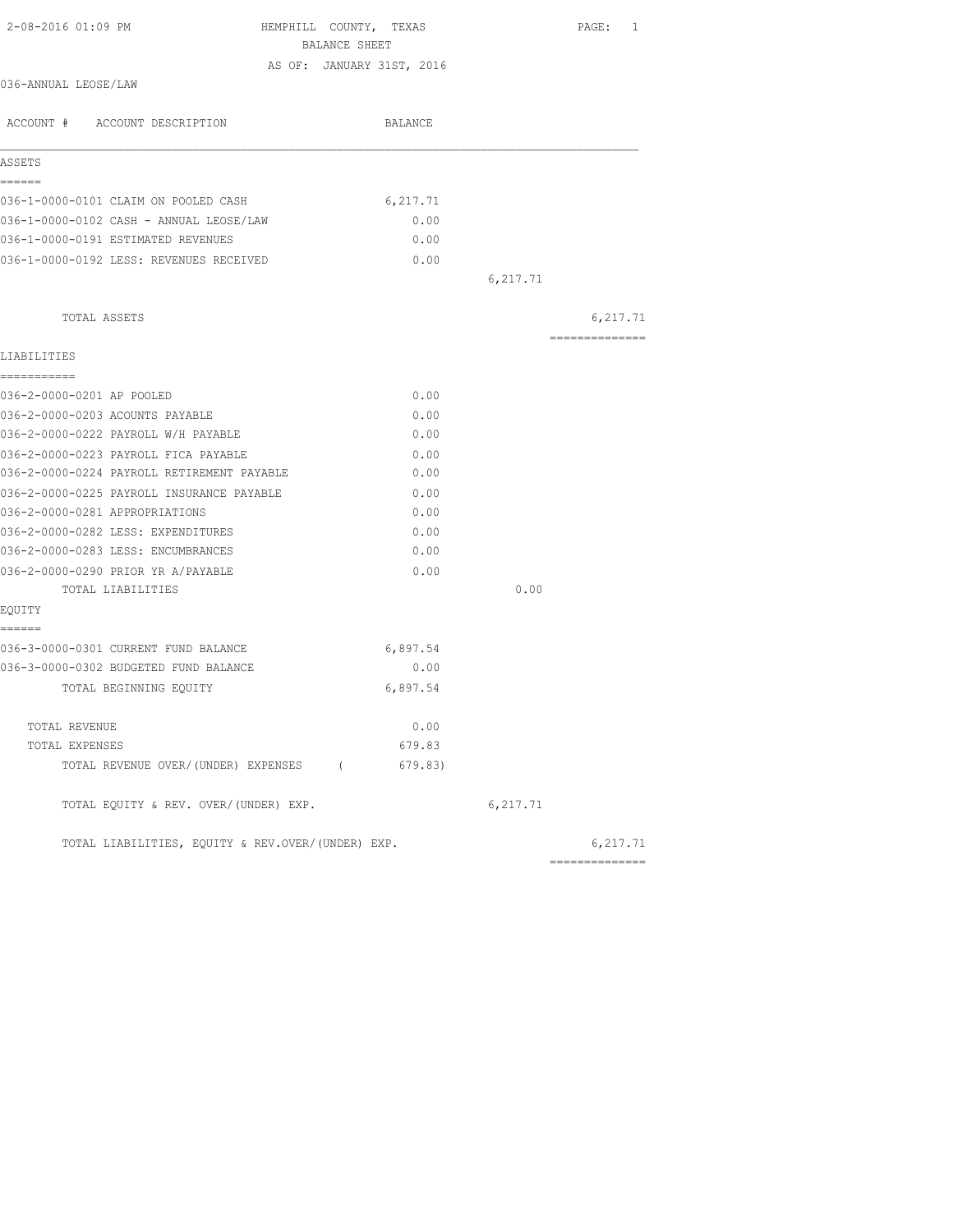| 2-08-2016 01:09 PM                                | HEMPHILL COUNTY, TEXAS<br>BALANCE SHEET |           | PAGE: 1         |
|---------------------------------------------------|-----------------------------------------|-----------|-----------------|
|                                                   | AS OF: JANUARY 31ST, 2016               |           |                 |
| 046-SCAAP                                         |                                         |           |                 |
| ACCOUNT # ACCOUNT DESCRIPTION                     | BALANCE                                 |           |                 |
| ASSETS                                            |                                         |           |                 |
| ======<br>046-1-0000-0101 CLAIM ON POOLED CASH    | 68,072.11                               |           |                 |
| 046-1-0000-0102 CASH - SCAAP                      | 0.00                                    |           |                 |
| 046-1-0000-0191 ESTIMATED REVENUES                | 0.00                                    |           |                 |
| 046-1-0000-0192 LESS: REVENUES RECEIVED           | 0.00                                    |           |                 |
|                                                   |                                         | 68,072.11 |                 |
| TOTAL ASSETS                                      |                                         |           | 68,072.11       |
| LIABILITIES                                       |                                         |           | =============== |
| -----------<br>046-2-0000-0201 AP POOLED          | 0.00                                    |           |                 |
| 046-2-0000-0203 ACOUNTS PAYABLE                   | 0.00                                    |           |                 |
| 046-2-0000-0222 PAYROLL W/H PAYABLE               | 0.00                                    |           |                 |
| 046-2-0000-0223 PAYROLL FICA PAYABLE              | 0.00                                    |           |                 |
| 046-2-0000-0224 PAYROLL RETIREMENT PAYABLE        | 0.00                                    |           |                 |
| 046-2-0000-0225 PAYROLL INSURANCE PAYABLE         | 0.00                                    |           |                 |
| 046-2-0000-0281 APPROPRIATIONS                    | 0.00                                    |           |                 |
| 046-2-0000-0282 LESS: EXPENDITURES                | 0.00                                    |           |                 |
| 046-2-0000-0283 LESS: ENCUMBRANCES                | 0.00                                    |           |                 |
| TOTAL LIABILITIES                                 |                                         | 0.00      |                 |
| EQUITY                                            |                                         |           |                 |
| ======<br>046-3-0000-0301 CURRENT FUND BALANCE    | 65,553.49                               |           |                 |
| 046-3-0000-0302 BUDGETED FUND BALANCE             | 0.00                                    |           |                 |
| TOTAL BEGINNING EQUITY                            | 65,553.49                               |           |                 |
| TOTAL REVENUE                                     | 3,229.00                                |           |                 |
| TOTAL EXPENSES                                    | 710.38                                  |           |                 |
| TOTAL REVENUE OVER/(UNDER) EXPENSES               | 2,518.62                                |           |                 |
| TOTAL EQUITY & REV. OVER/(UNDER) EXP.             |                                         | 68,072.11 |                 |
| TOTAL LIABILITIES, EQUITY & REV.OVER/(UNDER) EXP. |                                         |           | 68,072.11       |

==============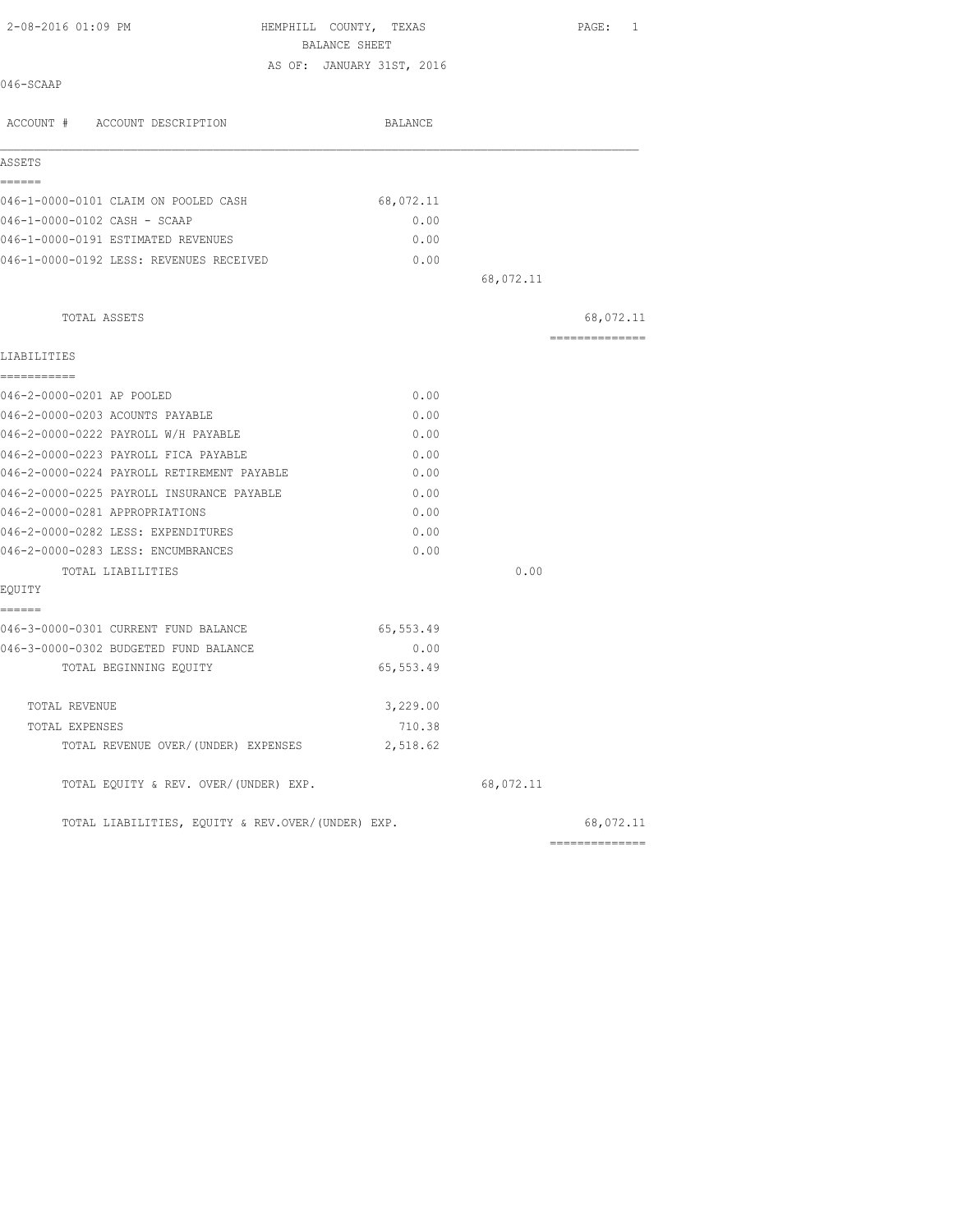| 2-08-2016 01:09 PM                                | HEMPHILL COUNTY, TEXAS<br>BALANCE SHEET |          | PAGE: 1                                                                                                                                                                                                                                                                                                                                                                                                                                                                                |
|---------------------------------------------------|-----------------------------------------|----------|----------------------------------------------------------------------------------------------------------------------------------------------------------------------------------------------------------------------------------------------------------------------------------------------------------------------------------------------------------------------------------------------------------------------------------------------------------------------------------------|
|                                                   | AS OF: JANUARY 31ST, 2016               |          |                                                                                                                                                                                                                                                                                                                                                                                                                                                                                        |
| 047-SHERIFF COMMISSARY                            |                                         |          |                                                                                                                                                                                                                                                                                                                                                                                                                                                                                        |
| ACCOUNT # ACCOUNT DESCRIPTION                     | BALANCE                                 |          |                                                                                                                                                                                                                                                                                                                                                                                                                                                                                        |
| ASSETS                                            |                                         |          |                                                                                                                                                                                                                                                                                                                                                                                                                                                                                        |
| ------<br>047-1-0000-0101 SHERIFF COMMISSARY      |                                         | 9,109.70 |                                                                                                                                                                                                                                                                                                                                                                                                                                                                                        |
| 047-1-0000-0102 CASH-SHERIFF COMMISSARY           |                                         | 0.00     |                                                                                                                                                                                                                                                                                                                                                                                                                                                                                        |
|                                                   |                                         |          | 9,109.70                                                                                                                                                                                                                                                                                                                                                                                                                                                                               |
| TOTAL ASSETS                                      |                                         |          | 9,109.70                                                                                                                                                                                                                                                                                                                                                                                                                                                                               |
|                                                   |                                         |          | $\begin{array}{cccccccccccccc} \multicolumn{2}{c}{} & \multicolumn{2}{c}{} & \multicolumn{2}{c}{} & \multicolumn{2}{c}{} & \multicolumn{2}{c}{} & \multicolumn{2}{c}{} & \multicolumn{2}{c}{} & \multicolumn{2}{c}{} & \multicolumn{2}{c}{} & \multicolumn{2}{c}{} & \multicolumn{2}{c}{} & \multicolumn{2}{c}{} & \multicolumn{2}{c}{} & \multicolumn{2}{c}{} & \multicolumn{2}{c}{} & \multicolumn{2}{c}{} & \multicolumn{2}{c}{} & \multicolumn{2}{c}{} & \multicolumn{2}{c}{} & \$ |
| EOUITY<br>======                                  |                                         |          |                                                                                                                                                                                                                                                                                                                                                                                                                                                                                        |
| 047-3-0000-0301 SHERIFF COMMISSARY                |                                         | 9,109.70 |                                                                                                                                                                                                                                                                                                                                                                                                                                                                                        |
| TOTAL BEGINNING EQUITY                            |                                         | 9,109.70 |                                                                                                                                                                                                                                                                                                                                                                                                                                                                                        |
| TOTAL REVENUE                                     |                                         | 0.00     |                                                                                                                                                                                                                                                                                                                                                                                                                                                                                        |
| TOTAL EXPENSES                                    |                                         | 0.00     |                                                                                                                                                                                                                                                                                                                                                                                                                                                                                        |
| TOTAL REVENUE OVER/(UNDER) EXPENSES               |                                         | 0.00     |                                                                                                                                                                                                                                                                                                                                                                                                                                                                                        |
| TOTAL EQUITY & REV. OVER/(UNDER) EXP.             |                                         |          | 9,109.70                                                                                                                                                                                                                                                                                                                                                                                                                                                                               |
| TOTAL LIABILITIES, EQUITY & REV.OVER/(UNDER) EXP. |                                         |          | 9,109.70                                                                                                                                                                                                                                                                                                                                                                                                                                                                               |
|                                                   |                                         |          | $\begin{array}{cccccccccccccc} \multicolumn{2}{c}{} & \multicolumn{2}{c}{} & \multicolumn{2}{c}{} & \multicolumn{2}{c}{} & \multicolumn{2}{c}{} & \multicolumn{2}{c}{} & \multicolumn{2}{c}{} & \multicolumn{2}{c}{} & \multicolumn{2}{c}{} & \multicolumn{2}{c}{} & \multicolumn{2}{c}{} & \multicolumn{2}{c}{} & \multicolumn{2}{c}{} & \multicolumn{2}{c}{} & \multicolumn{2}{c}{} & \multicolumn{2}{c}{} & \multicolumn{2}{c}{} & \multicolumn{2}{c}{} & \multicolumn{2}{c}{} & \$ |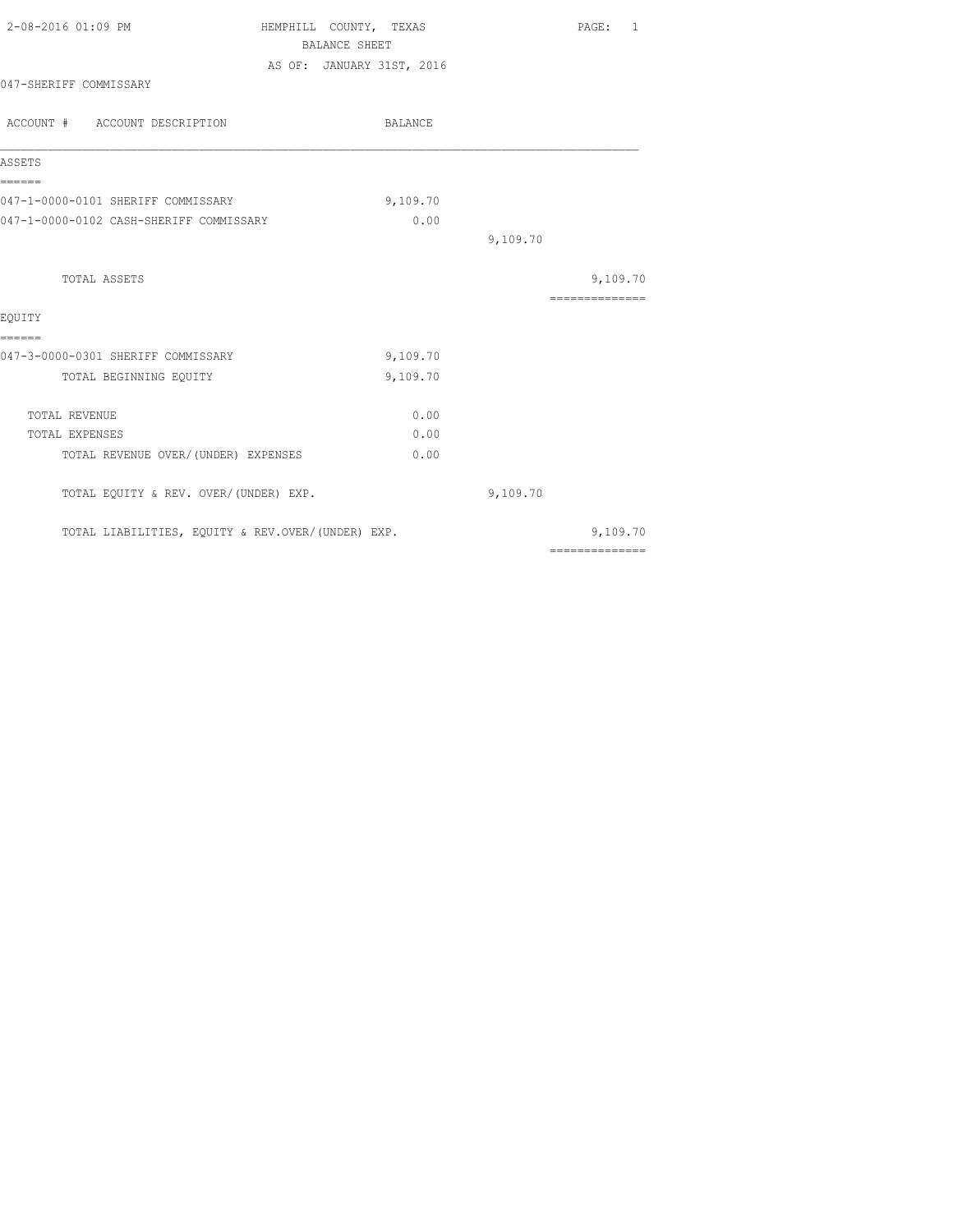| 2-08-2016 01:09 PM            | HEMPHILL COUNTY, TEXAS<br>BALANCE SHEET |          | PAGE: 1        |  |
|-------------------------------|-----------------------------------------|----------|----------------|--|
| 048-SHERIFF SEIZURE           | AS OF: JANUARY 31ST, 2016               |          |                |  |
| ACCOUNT # ACCOUNT DESCRIPTION | BALANCE                                 |          |                |  |
| ASSETS                        |                                         |          |                |  |
| ======                        |                                         |          |                |  |
| 048-1-0000-0102 CASH          | 5,255.71                                |          |                |  |
|                               |                                         | 5,255.71 |                |  |
| TOTAL ASSETS                  |                                         |          | 5,255.71       |  |
| EQUITY                        |                                         |          | -------------- |  |
| ======                        |                                         |          |                |  |
| 048-3-0000-0301 FUND BALANCE  | 5,255.71                                |          |                |  |

| TOTAL BEGINNING EOUITY |                                                   | 5,255.71 |              |
|------------------------|---------------------------------------------------|----------|--------------|
| TOTAL REVENUE          |                                                   | 0.00     |              |
| TOTAL EXPENSES         |                                                   | 0.00     |              |
|                        | TOTAL REVENUE OVER/(UNDER) EXPENSES               | 0.00     |              |
|                        | TOTAL EQUITY & REV. OVER/(UNDER) EXP.             |          | 5,255.71     |
|                        | TOTAL LIABILITIES, EQUITY & REV.OVER/(UNDER) EXP. |          | 5,255.71     |
|                        |                                                   |          | ------------ |